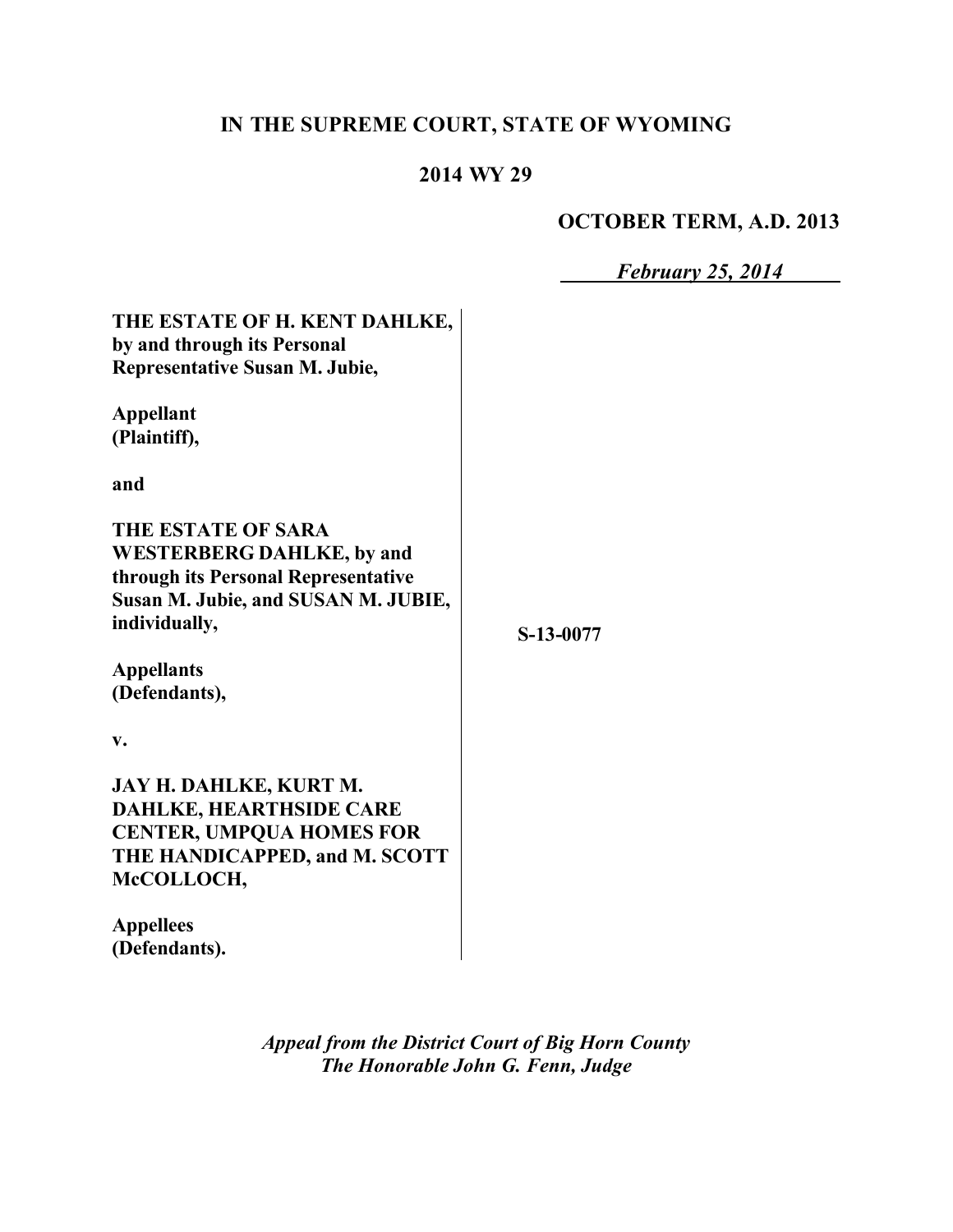#### *Representing Appellants:*

Eldon E. Silverman, Esq., of Preeo Silverman Green & Egle, P.C., Denver, Colorado; Randy L. Royal, Esq., Greybull, Wyoming

*Representing Appellees Jay H. Dahlke and Kurt M. Dahlke:* Edward G. Luhm, Esq., Worland, Wyoming

#### *Representing Appellees Umpqua Homes for the Handicapped and Hearthside Care Center:*

Laurence Stinson, Stinson Law Group, P.C., Cody, Wyoming

*Representing M. Scott McColloch:*

No appearance

*Before KITE, C.J., and HILL, VOIGT,\* BURKE, and DAVIS, JJ.*

*\*Justice Voigt retired effective January 3, 2014*

**NOTICE: This opinion is subject to formal revision before publication in Pacific Reporter Third. Readers are requested to notify the Clerk of the Supreme Court, Supreme Court Building, Cheyenne, Wyoming 82002, of any typographical or other formal errors so that correction may be made before final publication in the permanent volume.**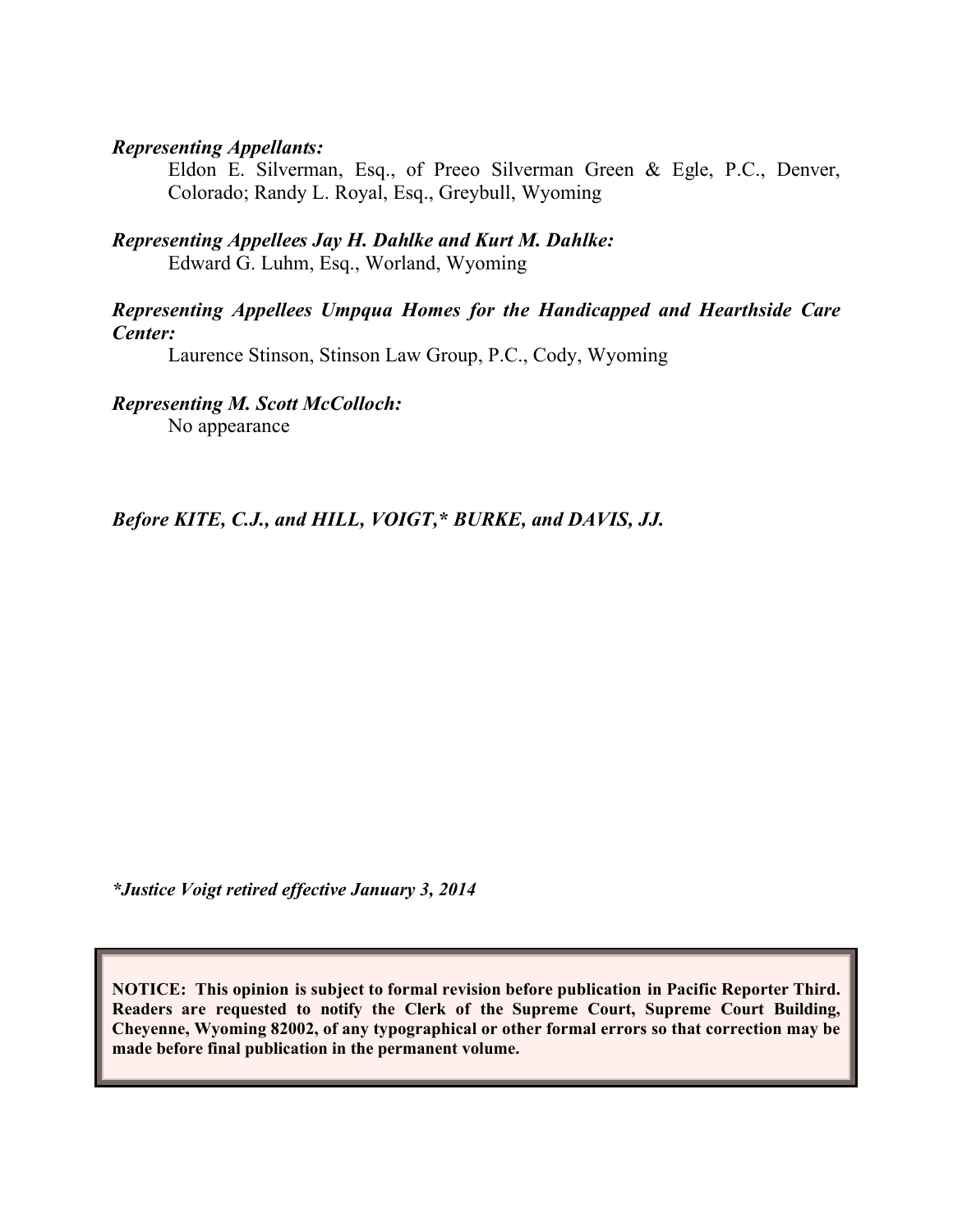#### **DAVIS**, Justice.

[¶1] The Estate of J. Kent Dahlke included a checking account he held jointly with his surviving wife Sara Dahlke. There were irregularities in the administration of the estate, including failure to assure that the heirs waived a hearing on a decree of distribution, and failure to advise Sara Dahlke of her statutory elective share. Sara served as the personal representative of Kent's estate. After Sara died, her daughter Susan Jubie, acting as the subsequent personal representative of Kent's estate, the personal representative of Sara's estate, and individually, sought to set aside the decree of distribution of Kent's estate five years after it was entered and its assets were distributed to the devisees. The district court denied the requested relief. We affirm.

## **ISSUES PRESENTED**

[¶2] 1. Was the decree of distribution interlocutory and therefore subject to being set aside or revised because the personal representative was never discharged and the estate was never closed?

2. Was the decree of distribution void under Wyoming Rule of Civil Procedure  $60(b)(4)$  due to irregularities in the probate proceeding, including failure to obtain waivers of hearing and failure to advise the surviving spouse of a statutory right to an elective share?

3. Did the district court err in failing to set the decree aside because of fraud on the court or exceptional circumstances under Wyoming Rule of Civil Procedure  $60(b)(6)?$ 

4. Did the existence of a possible malpractice claim against the estate's attorney prevent the district court from setting the decree of distribution aside?

#### **FACTS**

[¶3] J. Kent (Kent) and Sara Westerberg Dahlke (Sara) were married in Oregon in 1987. Both had children from prior marriages. Appellees Jay H. Dahlke and Kurt M. Dahlke are Kent's adult sons, and he was also survived by another adult son and daughter. Appellant Susan Jubie is Sara's daughter.

[¶4] Kent owned and operated a bar called the Barge Inn in Newport, Oregon before and after he and Sara were married. He also owned other Oregon real estate, including apartments he had acquired before he married Sara. Sara was not technically employed during the marriage and therefore relied upon Kent for support, but she worked with him at the Barge Inn without set compensation.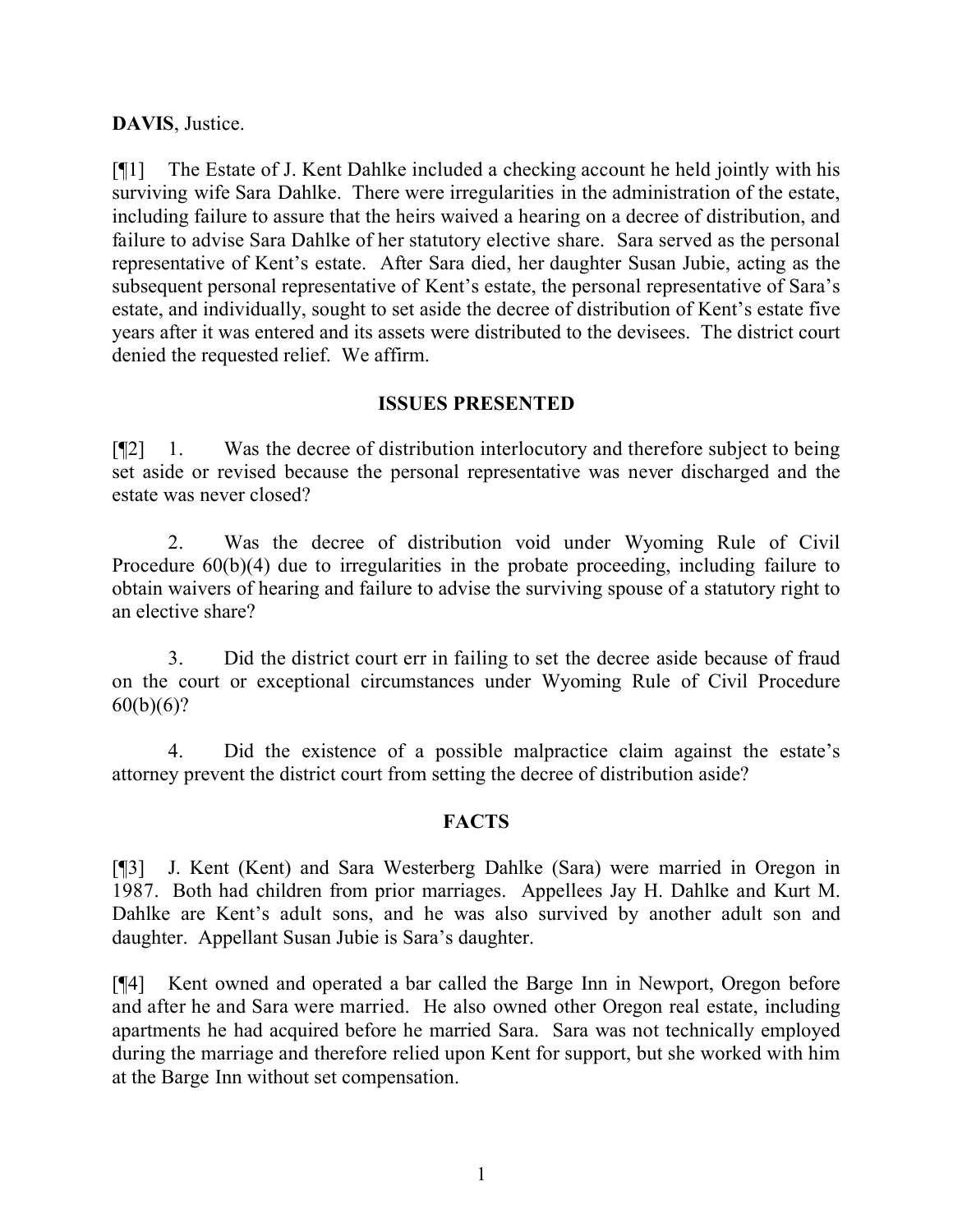[¶5] The couple moved to Greybull, Wyoming around 1999 because Kent believed the dry climate there would alleviate respiratory problems from which he suffered. The couple purchased a home which they owned as tenants by the entirety.

[¶6] The Dahlkes established a joint checking account at Big Horn Federal Savings Bank in Greybull in 1999. They held the account as "joint tenants with right of survivorship and not as tenants in common." The parties used the money in the account to pay their living expenses. It was at least in part funded by payments of rent from Kent's apartments and the Barge Inn.

[¶7] In 2003, Kent sold some or all of the Oregon apartments, and the sales proceeds of \$1,998,893.75 were deposited by wire transfer into the Big Horn Federal checking account on May 23 of that year. The couple continued to pay their living expenses from the account. Sara paid the bills and cared for Kent as his health deteriorated.

[¶8] Kent died at home on December 31, 2003, leaving a will he had executed in 2001. In it, he made specific bequests of \$100,000 to each of his four children and to Sara's daughter, Appellant Susan Jubie. He also left \$30,000 to Hearthside Care Center and \$40,000 to the Umpqua Home for the Handicapped, both of which had cared for a daughter who predeceased him. He willed his tangible personal property to Sara. Sara was nominated as personal representative of the estate.

[¶9] The residue of Kent's estate was to be paid into a marital trust for Sara's benefit if she survived him. Sara was nominated as trustee, with Appellant Jay Dahlke to serve as successor trustee if she was unwilling or unable to serve. The marital trust was to distribute the income from the trust property to Sara as often as monthly and no less than quarterly. The trustee was authorized to invade principal as necessary for Sara's support, maintenance, and education. Upon Sara's death, the trustee was to pay all accrued and undistributed income to her estate, and to pay certain amounts from the trust principal to cover some taxes and all administrative expenses of her estate. The balance of the trust principal was then to be paid to Jay and Kurt Dahlke if they survived Sara, with the share of either who predeceased her to go to the other or to that son's issue.<sup>1</sup>

[¶10] Sara contacted Greybull attorney M. Scott McColloch (McColloch) about probating Kent's estate in August of 2004, about eight months after his death. At their first meeting, Sara was primarily concerned about transferring title to the parties' home. McColloch advised her that it would not be an asset of the estate because it was held in a tenancy by the entireties, and that it would only be necessary to record an affidavit of survivorship with Kent's death certificate to transfer it to her alone. He asked Sara to

 $\overline{a}$ 

<sup>&</sup>lt;sup>1</sup> The will provided for distribution of the trust res to Jay and Kurt's children if they both predeceased Sara, for the creation of a trust for the benefit of those children if they were minors at the time, and for a contingent distribution to Kent's nieces and nephews. It is not necessary to discuss these provisions of the will in further detail because Sara died before Jay and Kurt.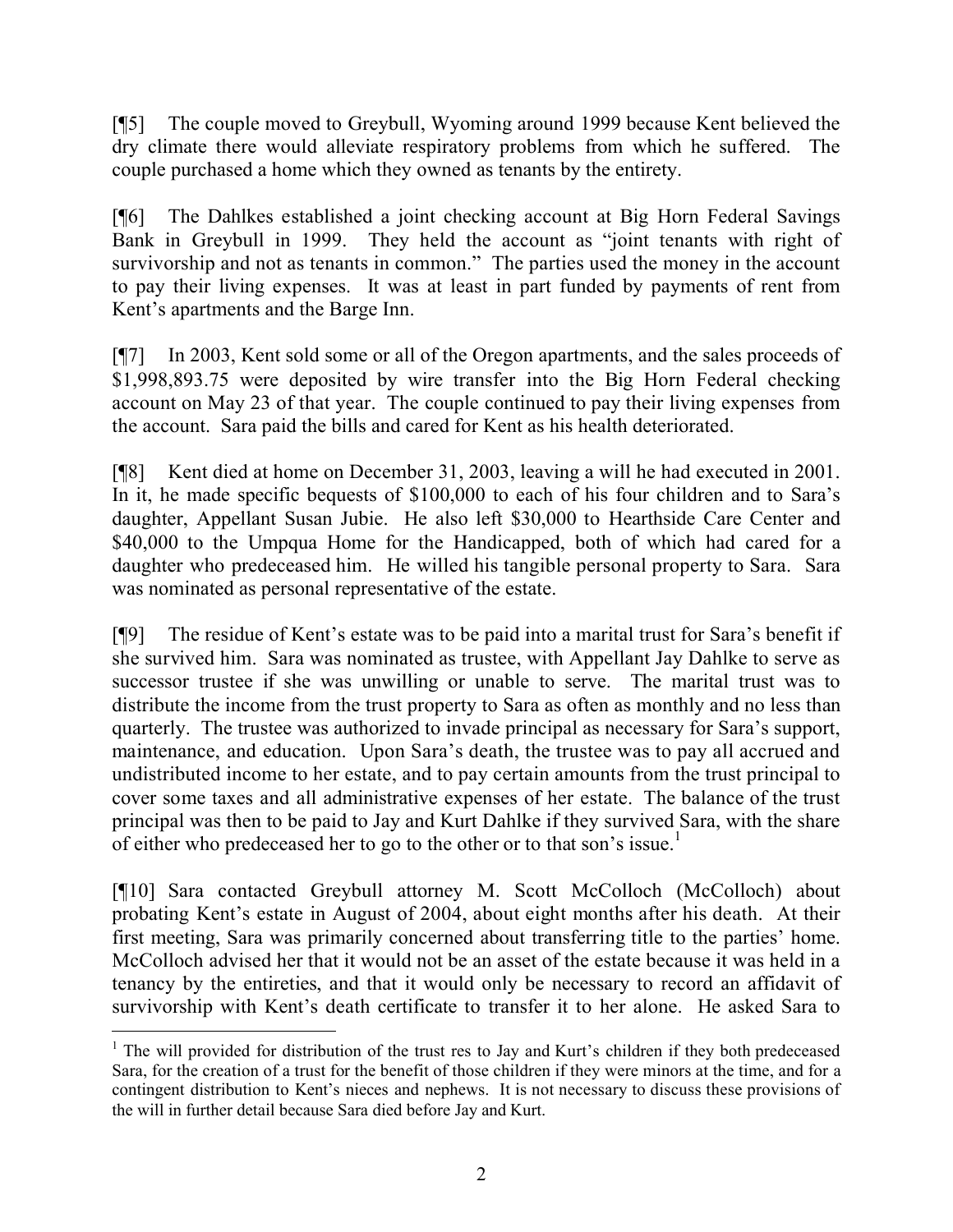prepare a list of Kent's assets so that they could begin probate proceedings. When Sara did not promptly return with the list, McColloch reminded her that she needed to do so by a letter he sent in September of that same year.

[¶11] Sara came back to McColloch's office with a list of property some time before January 26, 2005, when the petition to probate Kent's will was filed in Big Horn County District Court. Among the assets she identified was the Big Horn Federal account, which then contained about  $$1,300,000$ <sup>2</sup> The parties agree that account would normally have become Sara's alone because it was held as joint tenants with a right of survivorship, and that it would not therefore have been an asset of Kent's probate estate. However, McColloch testified, subject to objections based on Wyoming's version of the Dead Man's statute, $3$  that Sara told him that the funds should be included in Kent's estate, even though the two discussed that the only assets subject to probate were those belonging to Kent. McColloch indicated that Sara told him that the funds were from real estate Kent owned before they were married, and that she was supposed to have placed them in a separate account in his name, but simply failed to do so. He advised her that this would not be a problem if she included the balance left in the account in the estate.

[¶12] The petition for probate listed the Big Horn Federal account as an asset of the estate. By then it contained \$1,424,318.00. The entire estate was valued at \$2,046,212.30 in the inventory, meaning that the account was by far its largest asset. Appellants point out that inclusion of the account substantially increased the statutory attorney fee.<sup>4</sup> Sara was duly appointed personal representative of the estate.

In an action or suit by or against a person who from any cause is incapable of testifying, or by or against a trustee, executor, administrator, heir or other representative of the person incapable of testifying, no judgment or decree founded on uncorroborated testimony shall be rendered in favor of a party whose interests are adverse to the person incapable of testifying or his trustee, executor, administrator, heir or other representative. In any such action or suit, if the adverse party testifies, all entries, memorandum and declarations by the party incapable of testifying made while he was capable, relevant to the matter in issue, may be received in evidence.

Our resolution of this case does not require us to determine whether this statute is applicable or not, and we therefore do not address that issue.

 $2^2$  The account balance fluctuated as withdrawals for living expenses were made and revenue from apartment rentals and the lease of the Barge Inn was deposited.

 $3$  Wyo. Stat. Ann.  $\frac{1-12-102}{2}$  (LexisNexis 2013) provides as follows:

 $4$  Wyo. Stat. Ann. § 2-7-804(a) (LexisNexis 2013) provides as follows: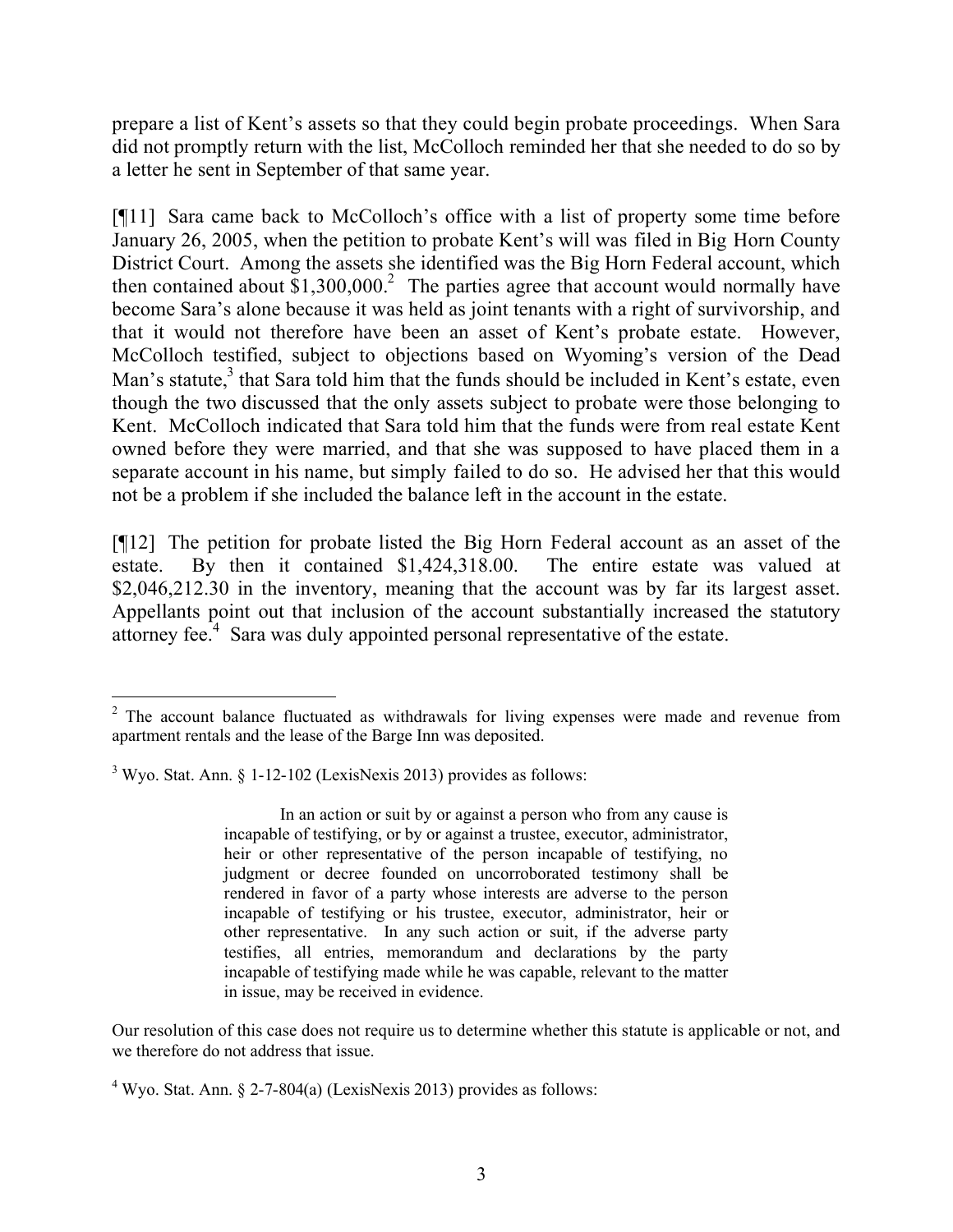[¶13] The probate proceedings were by any standard irregular and did not, in alarming respects, comply with the probate code. Sara was never advised of her right to an elective share against the will under Wyo. Stat. Ann. § 2-5-101(a). Attorney McColloch applied for and was authorized his entire statutory fee on July 13, 2005, eight months before filing a final report, accounting, and petition for distribution of the estate. Sara's fee as personal representative was also authorized at that time.<sup>5</sup> Sara never opened an account for the funds belonging to the estate, instead using the Big Horn Federal account for all disbursements. She wrote the checks for the specific bequests to the charities, Kent's surviving children, and Appellant Susan Jubie from that account about four months before the district court entered an order of final distribution authorizing these payments.

[¶14] A final report, accounting, and petition for distribution signed by Sara Dahlke was filed on March 9, 2006. The document indicated that the heirs had waived notice of any hearing required by Wyo. Stat. Ann.  $\S$  2-7-811(c), and that they consented to the distribution proposed in the petition. In reality, although McColloch claims to have prepared and sent the notices to the heirs, none of them returned the waivers, and they therefore could not have been attached to the petition.

> (a) If the court determines that by reason of unusual circumstances the fee computed hereafter is not equitable after considering the time and effort reasonably expended and the responsibility with which the personal representative was charged, the court may allow such additional fee as the court determines proper. The court shall allow the attorney for the estate fees for ordinary services rendered to the estate unless the attorney files a written waiver as to a part or all thereof. The fees shall be computed on the basis of the amount of the decedent's probate estate accounted for as follows:

(i) For the first one thousand dollars (\$1,000.00) of the basis, ten percent  $(10\%)$ ;

(ii) For the amount over one thousand dollars (\$1,000.00) and not exceeding five thousand dollars (\$5,000.00) of the basis, five percent  $(5\%)$ ;

(iii) For the amount over five thousand dollars (\$5,000.00) and not exceeding twenty thousand dollars (\$20,000.00) of the basis, three percent  $(3\%)$ ;

(iv) For all sums over twenty thousand dollars (\$20,000.00) of the basis, two percent (2%).

<sup>5</sup> Appellants point out that Sara would have been better off to receive that amount from the Big Horn Federal account from which it was paid, because she had to pay income tax on the personal representative fee.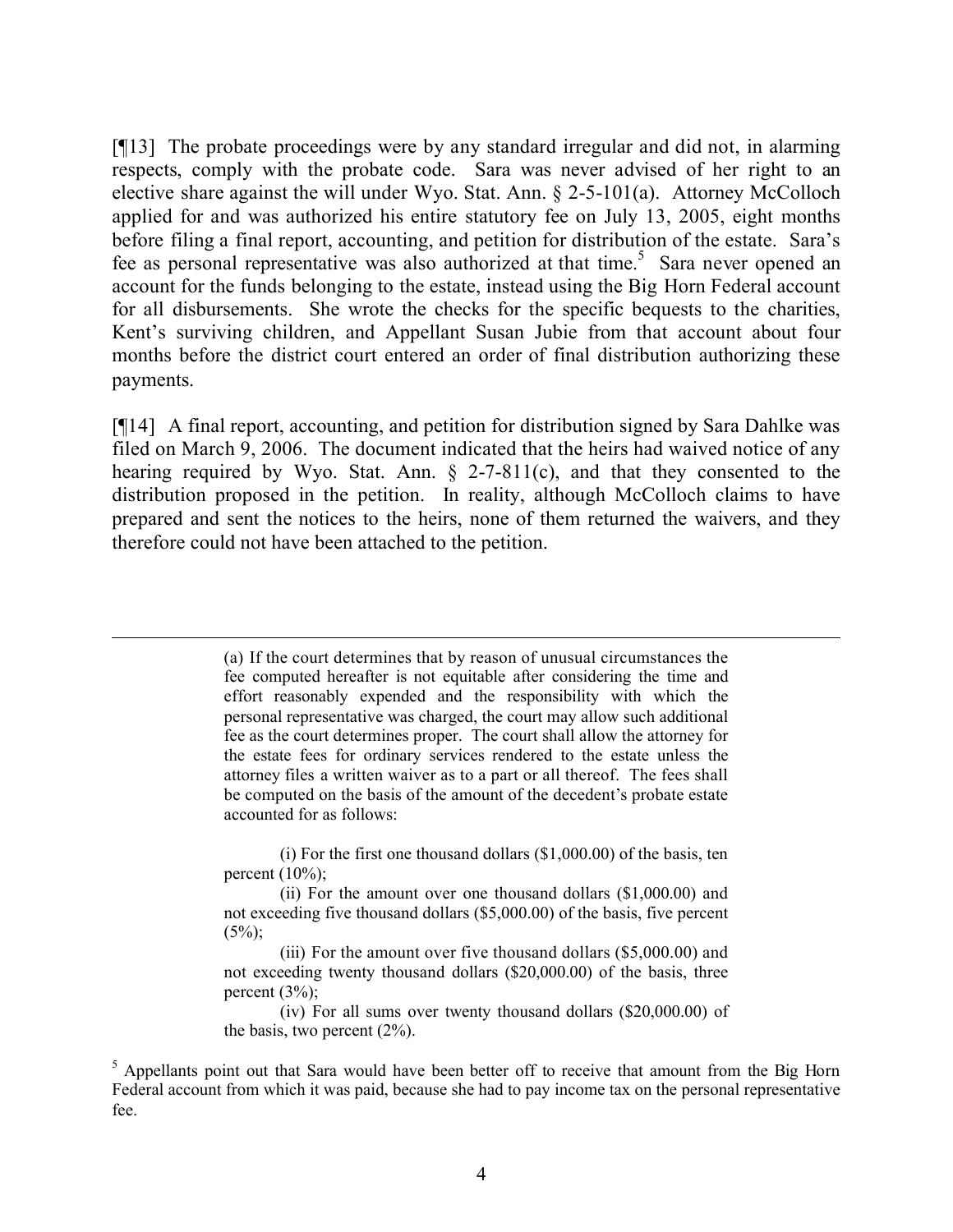[¶15] An order approving the final report, accounting, and decree of distribution (hereinafter decree of distribution) was entered without hearing on August 1, 2006.<sup>6</sup> It incorrectly recited that the probate court had examined waivers of notice of hearing. The order directed the personal representative to file a petition for discharge when all estate assets had been distributed. No petition for discharge has ever been filed, and therefore no order discharging Sara as personal representative or closing the estate has ever been entered.

[¶16] In addition, the balance of the Big Horn Federal account was not transferred to the marital trust, and so that trust was not funded until 2008, when an ancillary probate in Oregon resulted in the transfer of other assets to it. In other words, the funds from the Big Horn Federal account remained under Sara's individual control rather than being transferred to an account owned by the trust.

[¶17] In the decision letter described below, the district court found that a certificate of service on the decree of distribution indicated that it had been served on all distributees after it was entered, and McColloch testified that it was his practice to send executed copies after such decrees are signed.<sup>7</sup> He specifically testified that he sent a signed copy of the decree of distribution to Sara, who would have known of the proposed distribution anyway, because she signed the final report, accounting and petition for distribution under oath.

[¶18] An ancillary probate was filed in Oregon in order to dispose of Kent's assets there. Sara Dahlke served as the personal representative. The probate court for Lincoln County, Oregon, distributed the assets, including the Barge Inn, to Sara Dahlke as trustee of the marital trust established by Kent's will by order dated March 6, 2008. Sara subsequently deeded the Barge Inn property to the trust in her capacity as the Oregon personal representative.

[¶19] The attorney retained to conduct the probate proceedings in Oregon evidently realized that the Big Horn Federal account in Wyoming was jointly held with right of survivorship, and that Sara had paid the specific bequests to the charities and the parties' children from it. He did not appear to be aware that the Big Horn Federal account had been included in the Wyoming probate of Kent's estate based on the correspondence in the record.

[¶20] The Oregon attorney wrote to McColloch on March 12, 2008, expressing his understanding that the Big Horn Federal account passed to Sara on Kent's death under

 <sup>6</sup> The district judge who entered the decree of distribution retired shortly after it was entered, and all proceedings in this case were therefore handled by other judges.

 $<sup>7</sup>$  We have been unable to locate the certificate of service referred to by the district court in the record sent</sup> to the Supreme Court. The probate file was not designated as part of the record on appeal.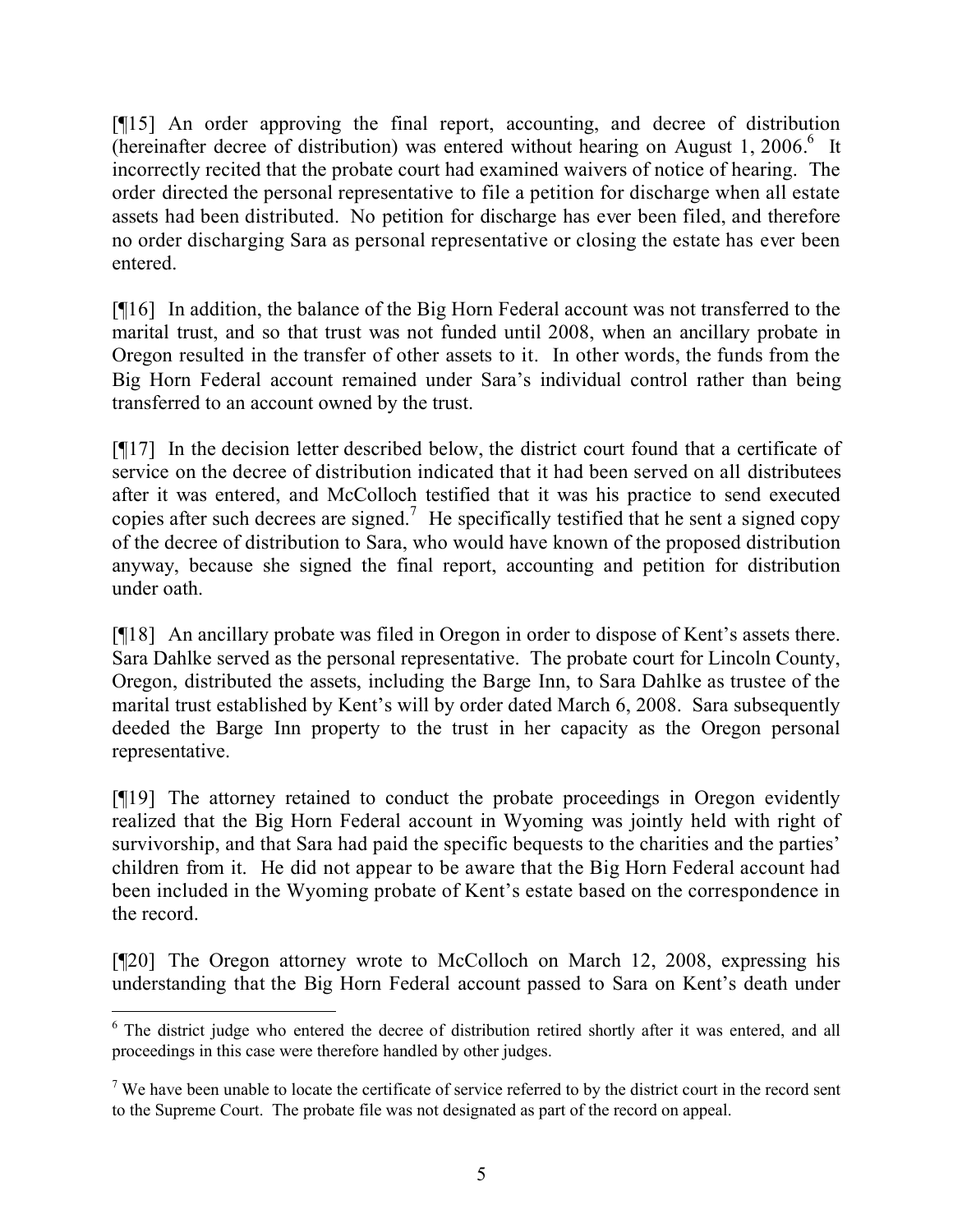Wyoming law, and that Sara had paid the bequests in Kent's will, totaling \$590,000, from that account. He suggested that Sara be reimbursed for those payments with the Barge Inn property (also called the Bay Haven Tavern), as well as certain partnership and brokerage accounts. This would mean that the marital trust established by Kent's will would have few or no assets to generate income for Sara or to pass on to Jay and Kurt Dahlke after Sara's death. The attorney also pointed out that his proposed solution might have significant tax consequences for Sara.

[¶21] McColloch responded by letter dated March 17, 2008, agreeing that under Wyoming law the joint tenancy account would not become part of Kent's estate. He did not advise the Oregon attorney that the account had in fact been included in Kent's Wyoming estate. He likewise did not explain that this was because Sara had told him that the funds from the sale of Kent's apartments were meant to be deposited in a separate account and should therefore be included in the estate, as he later testified to be the case.

[¶22] Sara's health began to fail, and her daughter Susan Jubie began to assist with her affairs. Sara established The Sara L. Dahlke Living Trust on April 15, 2010, appointing Ms. Jubie as its trustee. This trust was to deliver all of its assets to Ms. Jubie on Sara's death. On April 30, 2010, Sara deeded the Barge Inn property from the Kent Dahlke marital trust to the Sara Dahlke trust, meaning that the asset would pass to Ms. Jubie after Sara died, rather than to Jay and Kurt Dahlke as provided in Kent's will. This transfer has led to litigation in Oregon.

[¶23] On April 26, 2010, with the help of another Wyoming attorney, Sara and Ms. Jubie drafted a letter for Sara to send to McColloch. It indicated that Sara believed he had made substantial mistakes in the handling of Kent's estate, including listing the Big Horn Federal account as one of its assets. It asked that he explain how other property included in the estate was valued, and for a refund of the portion of McColloch's fee related to the claimed erroneous inclusion of the Big Horn Federal account. Sara died shortly thereafter on May 21, 2010.

[¶24] Ms. Jubie was appointed as personal representative of both the Kent Dahlke and Sara Westerberg Dahlke estates.  $\delta$  On June 24, 2011, as personal representative of the Kent Dahlke estate, she filed a complaint against all of Kent's children, Umpqua Homes and the Hearthside Care Center, Sara's estate, herself individually as the recipient of a specific bequest under Kent's will, and McColloch. She sought an equitable order setting aside the August 1, 2006 decree of distribution and requiring the recipients of the individual bequests to return the funds to Kent's estate, as well as an order requiring McColloch to pay back all or part of his fee for handling the estate. She also sought a

 $\overline{a}$ 

<sup>&</sup>lt;sup>8</sup> In this appeal, no one has expressed concern that Ms. Jubie might have a significant conflict of interest given the conflicting provisions of the Kent Dahlke will and the Sara Dahlke trust. It would appear that someone asking that the devisees under Kent's will be required to return property received so that it can be awarded to her might have interests that are not entirely reconcilable.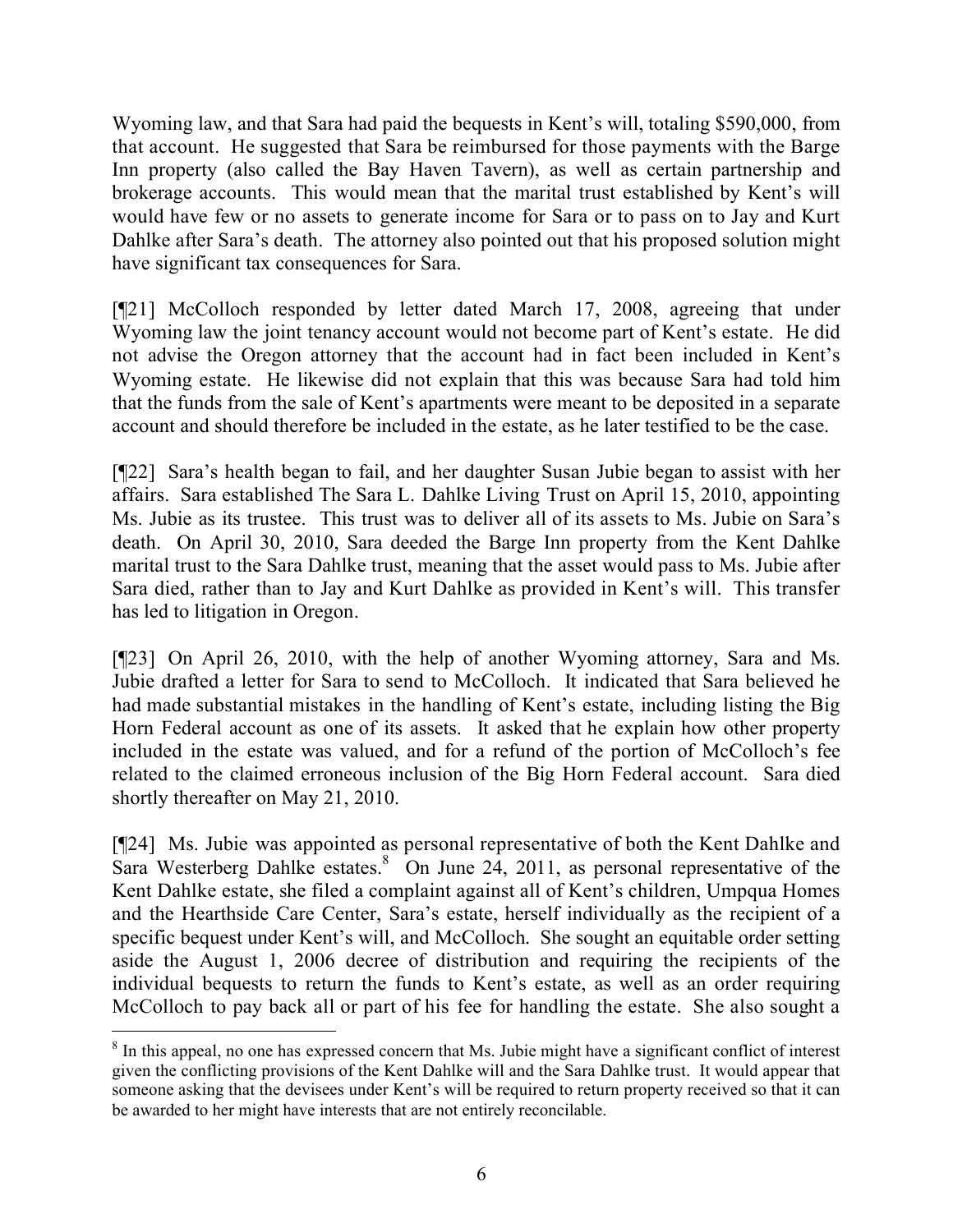declaratory judgment that the Big Horn Federal account should not have been included in Kent's estate. $9$ 

[ $[$ [25] The parties filed cross-motions for summary judgment,<sup>10</sup> which the district judge resolved in a thorough decision letter dated January 2, 2013. The court denied Appellants<sup>'11</sup> motion for partial summary judgment and granted the defense motions, holding as follows:

- The decree of distribution was a final order, and Appellants' remedy if they disagreed with its contents was to appeal rather than to try to reopen the estate. The court went further and considered whether Appellants' complaint might qualify as a W.R.C.P. 60(b) motion for relief from a final judgment, and determined that a Rule 60(b) motion is not a substitute for an appeal.
- Appellants' claims for equitable relief were barred by laches because most if not all of the irregularities in the administration of the estate could have been discovered in a reasonable time, and the delay in bringing the action was inexcusable. In addition, there would be significant prejudice to innocent parties who had done nothing to cause the claimed errors and might be unable to repay the money.
- The district court sitting in probate had jurisdiction to enter the decree of distribution in spite of the absence of waivers of notice and the hearing required by statute. While entering the order without the waivers or holding a hearing was probably error, it was not error of such magnitude as to deprive the court of jurisdiction. In addition, Sara knew of the order, and she was the only person then arguably aggrieved by it.
- There was no denial of due process because Sara knew of the proposed distribution and of the proceedings to obtain the order, and yet did not object. Moreover, all devisees had notice of the order after it was entered and did nothing to set it aside until Ms. Jubie filed suit. Any failure to advise Sara of her forced share was harmless because she received more than 25% of the estate under the will.
- The court would not determine the ownership of the Barge Inn because that issue would be determined by the Oregon courts. That decision has not been appealed.

 $\overline{a}$ 

<sup>&</sup>lt;sup>9</sup> The parties allegedly harmed by the inclusion of the Big Horn Federal account in Kent's estate were Sara's estate and her trust, not Kent's estate. Its alignment as plaintiff is therefore puzzling.

<sup>&</sup>lt;sup>10</sup> Appellants moved for partial summary judgment, asking the district court to determine that the order approving the report, accounting and decree of distribution be vacated, but to reserve the question of how to recover or equalize what they claim were improper distributions for later proceedings.

 $11$  Susan Jubie is the only person appealing the district court's decision, but because Kent's and Sara's estates are also parties, we refer to Appellants in the plural.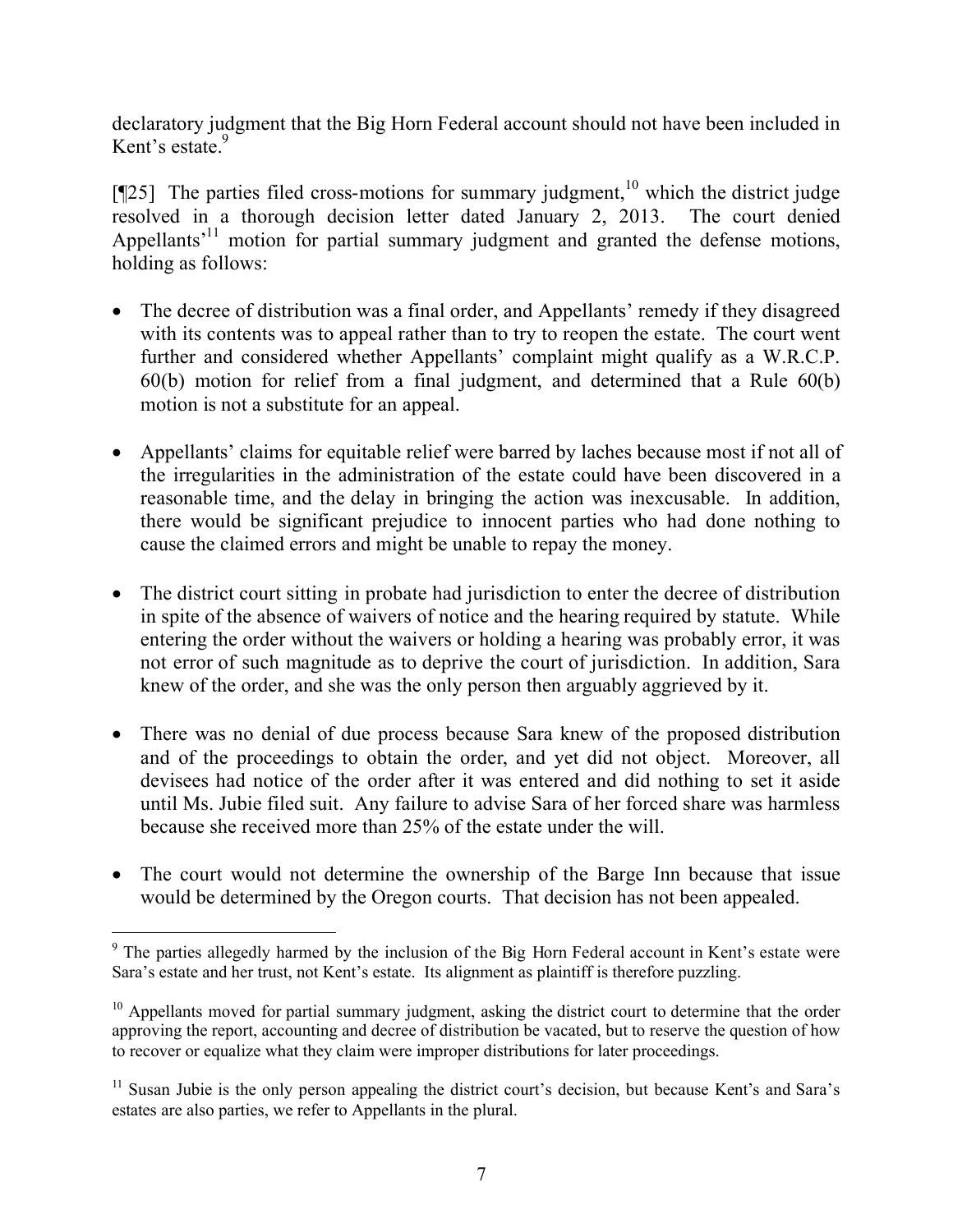A motion by Hearthside Care Center and Umpqua Homes to dismiss for lack of personal jurisdiction was denied as moot because of the rulings listed above.

This appeal was timely perfected.

#### **STANDARD OF REVIEW**

[¶26] Our standard for review of orders granting summary judgment under W.R.C.P. 56 has been stated often and requires no further elaboration:

> We review a summary judgment in the same light as the district court, using the same materials and following the same standards. [*Snyder v. Lovercheck,* 992 P.2d 1079, 1083 (Wyo. 1999)]; *40 North Corp. v. Morrell,* 964 P.2d 423, 426 (Wyo. 1998). We examine the record from the vantage point most favorable to the party opposing the motion, and we give that party the benefit of all favorable inferences that may fairly be drawn from the record. *Id.* A material fact is one which, if proved, would have the effect of establishing or refuting an essential element of the cause of action or defense asserted by the parties. *Id.* If the moving party presents supporting summary judgment materials demonstrating no genuine issue of material fact exists, the burden is shifted to the nonmoving party to present appropriate supporting materials posing a genuine issue of a material fact for trial. *Roberts v. Klinkosh,* 986 P.2d 153, 155 (Wyo. 1999); *Downen v. Sinclair Oil Corp.,* 887 P.2d 515, 519 (Wyo. 1994). We review a grant of summary judgment deciding a question of law de novo and afford no deference to the district court's ruling. *Roberts v. Klinkosh,* 986 P.2d at 156; *Blagrove v. JB Mechanical, Inc.,* 934 P.2d 1273, 1275 (Wyo. 1997).

*Lindsey v. Harriet,* 2011 WY 80, ¶ 18, 255 P.3d 873, 880 (Wyo. 2011). We can affirm an order granting summary judgment on any basis appearing in the record. *Magin v. Solitude Homeowner's Inc.,* 2011 WY 102, ¶ 20, 255 P.3d 920, 927 (Wyo. 2011) (citing *Walker v. Karpan,* 726 P.2d 82, 89 (Wyo. 1986)).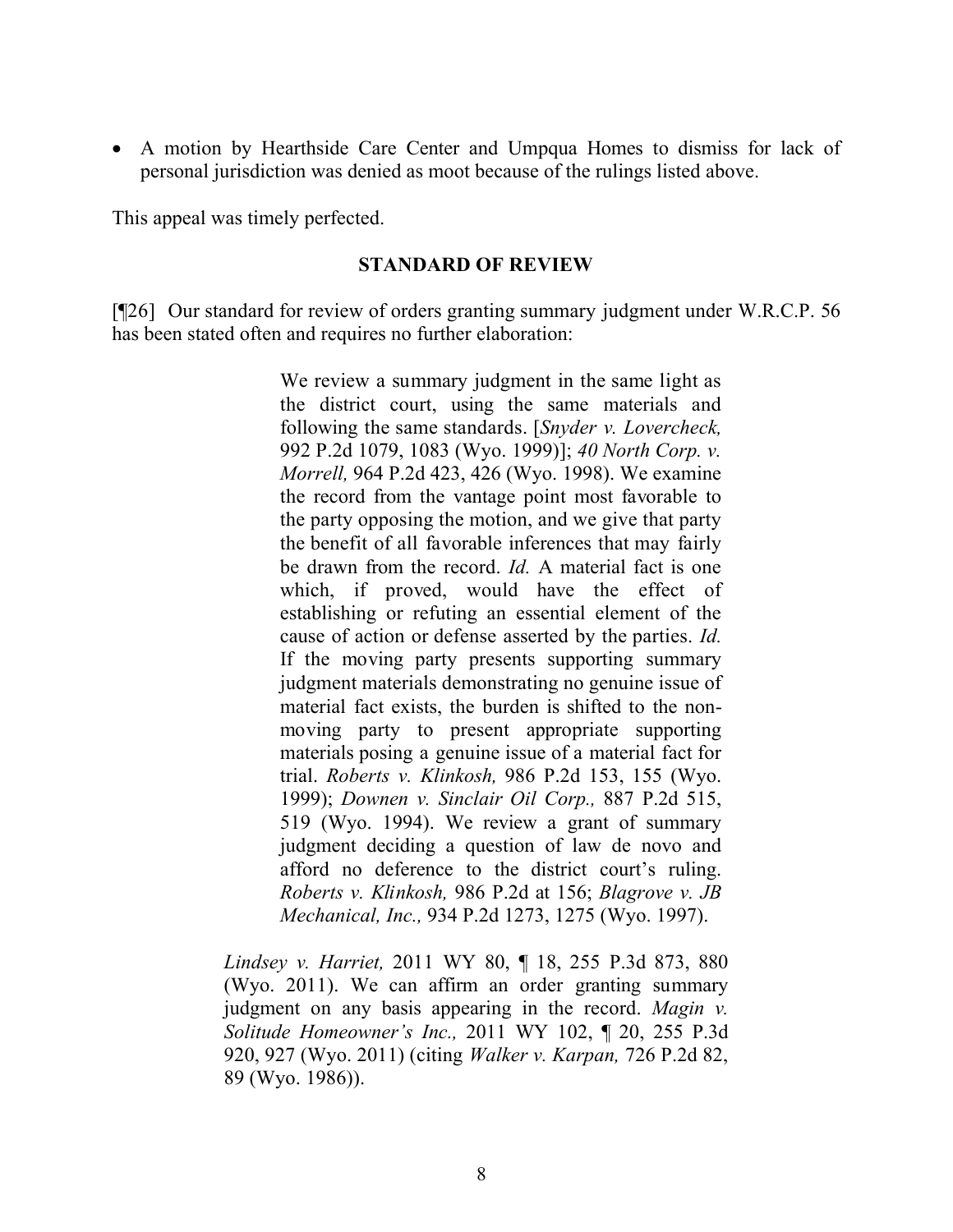*DiFelici v. City of Lander*, 2013 WY 141, ¶ 7, 312 P.3d 816, 819 (Wyo. 2013).

[¶27] Appellants also argue that the trial court should have granted relief under W.R.C.P. 60(b)(4) or 60(b)(6). We have held that the decision to grant or deny relief under Rule 60(b) is generally entrusted to the discretion of the district court, and that "appellate review is limited to the question of whether the trial court abused its discretion." *Vanasse v. Ramsay*, 847 P.2d 993, 996 (Wyo. 1993) (quoting *Carlson v. Carlson*, 836 P.2d 297, 301 (Wyo. 1992)).

[¶28] However, Appellants contend that the decree of distribution was void. We have held that courts have no discretion to grant or deny relief when a judgment has been determined to be void, and must set it aside if it is. *2-H Ranch Co., Inc. v. Simmons*, 658 P.2d 68, 73 (Wyo. 1983).

[¶29] Some of the issues raised by Appellants implicate other standards of review, which we will address when we reach those questions.

## **DISCUSSION**

#### **Finality of the "Order Approving Final Report and Accounting, and Decree of Distribution"**

[¶30] Appellants argue that because the probate court never entered an order discharging Sara as personal representative and closing the estate, it remains open. They contend that the decree of distribution therefore could and should have been revoked or modified, and that the time for filing an appeal has not yet begun to run.

[¶31] Wyoming Rule of Appellate Procedure 1.05(a) defines an appealable order as "[a]n order affecting a substantial right in an action, when such order, in effect, determines the action and prevents a judgment." W.R.A.P. 1.05(a). We have held that an appealable order under Rule 1.05(a) has "three necessary characteristics. . . . It must affect a substantial right, determine the merits of the controversy, and resolve all outstanding issues." *In re E.R.C.K.*, 2013 WY 160, ¶ 28, 314 P.3d 1170, 1176 (Wyo. 2013) (quoting *In re KRA,* 2004 WY 18, ¶ 10, 85 P.3d 432, 436 (Wyo. 2004)). Whether an order is final and appealable is a question of law, which we decide de novo without deference to the trial court's determinations. *Bourke v. Grey Wolf Drilling Co., LP*, 2013 WY 93, ¶ 15, 305 P.3d 1164, 1167 (Wyo. 2013) (citing *In re MN,* 2007 WY 189, ¶ 4, 171 P.3d 1077, 1080 (Wyo. 2007)).

[¶32] We must review portions of the probate code to determine whether the decree of distribution was appealable. Wyo. Stat. Ann. § 2-2-101 provides in pertinent part as follows: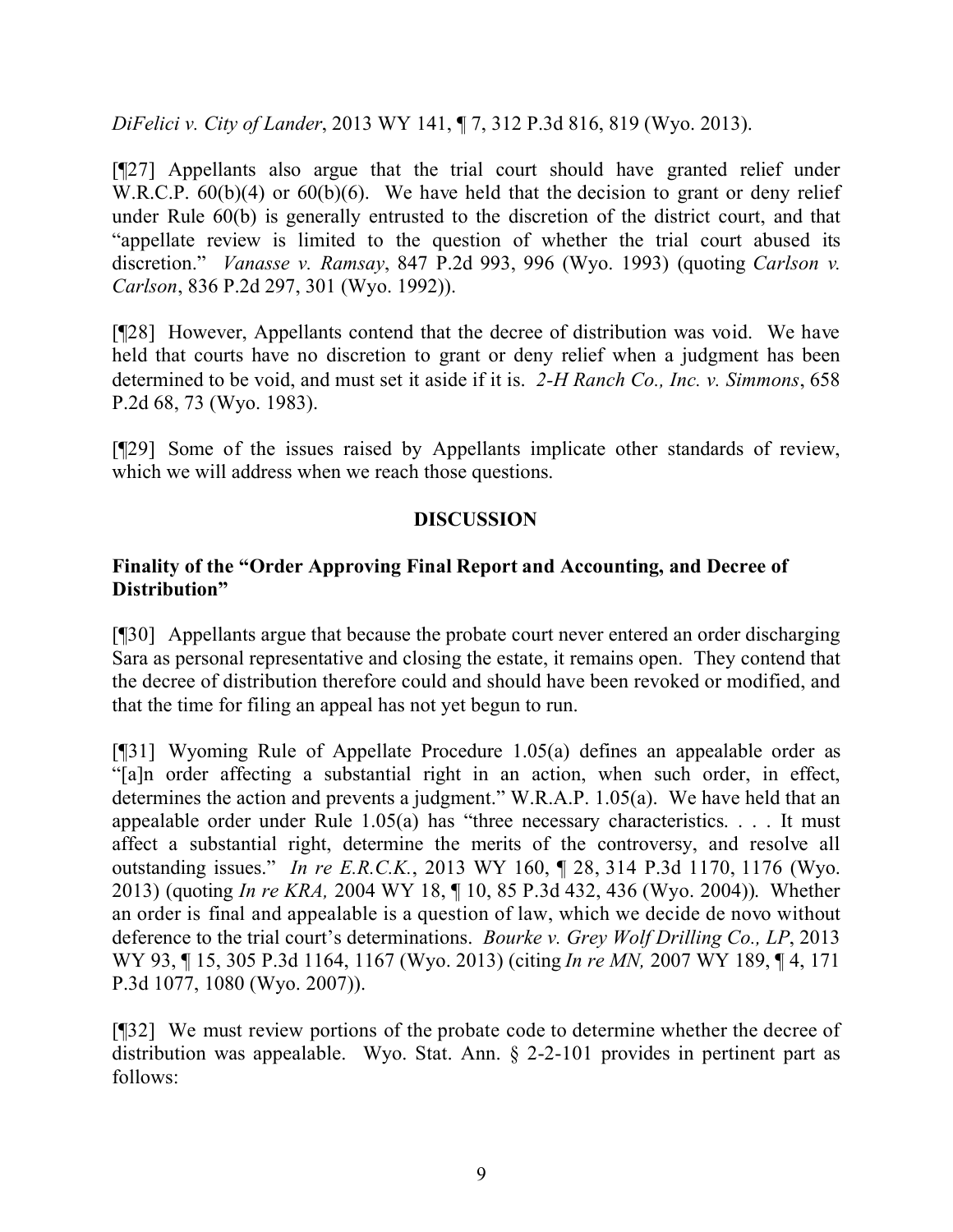A decree of distribution entered by the district court in probate, pursuant to W.S. 2-7-807 or 2-7-813, shall be a final determination of title as to assets described therein, as to all distributees served with notice, or who have waived notice, of the hearing provided for in W.S. 2-7-807 or 2-7-811, as the case may be. As to all other parties, an action may be brought and maintained at any time prior to the entry of final decree of distribution under W.S. 2-7-813, by or against the personal representative in the district court, sitting in probate, seeking any legal or equitable remedy as to any interest in property, real or personal, in which the estate asserts or claims any interest. In addition, all causes cognizable in the district court in any civil action may be brought and maintained, at any time prior to the entry of final decree of distribution under W.S. 2-7-813, by or against a personal representative in the district court sitting in probate which granted the letters to the personal representative.

Wyo. Stat. Ann. § 2-2-101 (LexisNexis 2013).

[¶33] Wyo. Stat. Ann. § 2-7-813 requires a final order to be entered after a hearing on any objections to distribution have been heard under § 2-7-811:

> Upon approval by the court of the final report and accounting and petition for distribution with any changes, corrections, amendments or supplements as may be required, the court shall enter a final decree of distribution. In the decree the court shall name the persons and the proportions or parts of the estate to which each is entitled. The personal representative shall proceed forthwith to make the distributions. The distributees may demand, sue for and recover their respective shares from the personal representative or any person having the same in possession.

Wyo. Stat. Ann. § 2-7-813 (LexisNexis 2013).

[¶34] We note that the statute describes the decree of distribution to be entered as "final." Section 2-7-814 allows the probate court to discharge the personal representative once she has proven that she has properly completed all acts required of her, including distribution of the property of the estate "to the parties entitled." Wyo. Stat. Ann. § 2-7- 814 (LexisNexis 2013). The phrase "to the parties entitled" unquestionably refers to the parties the court has determined to be entitled to receive money or property in the final decree.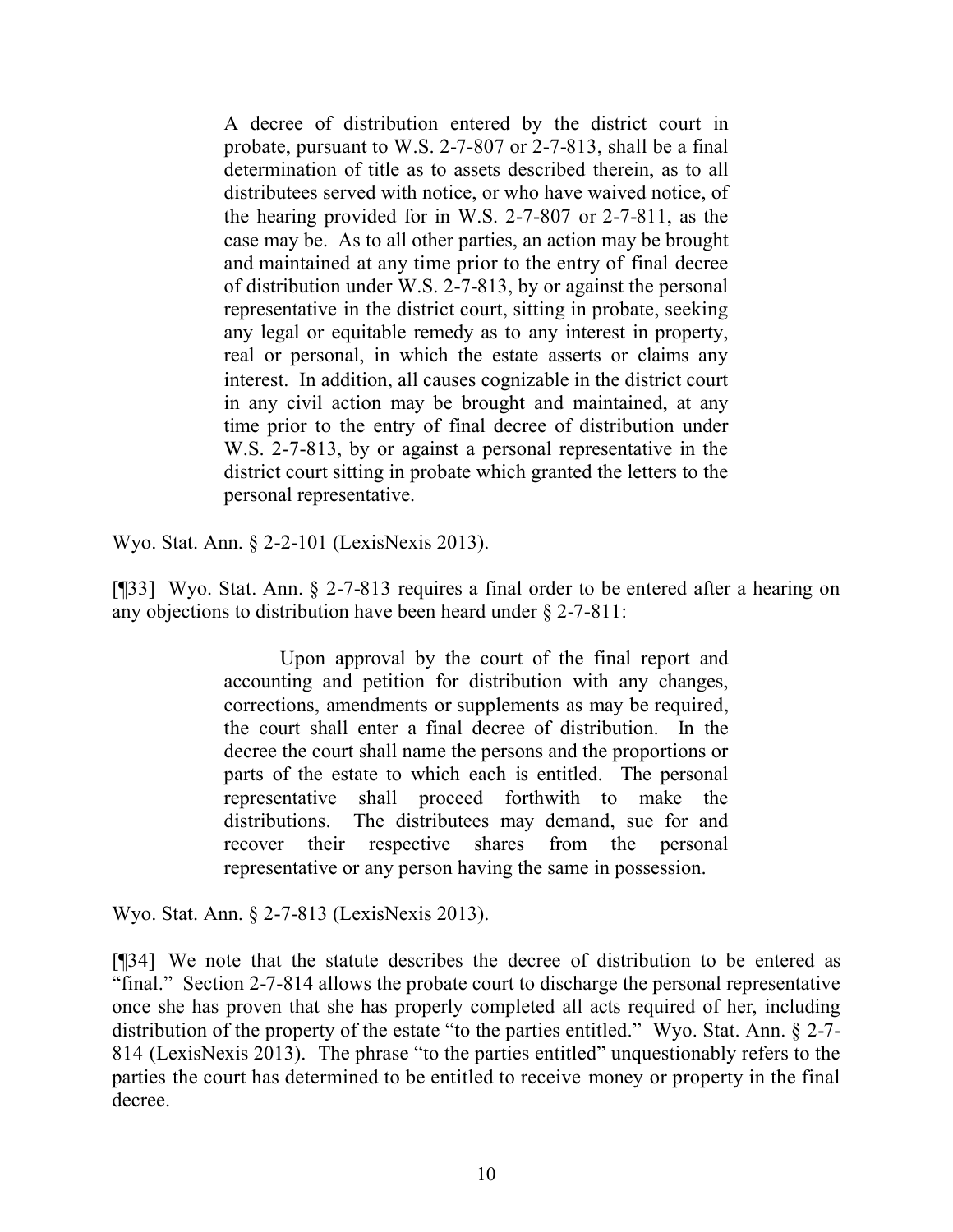[ $[$ ][35] Finally,  $\S$  2-7-815 permits the court on its own motion or upon the application of any party to close the estate when no known assets remain for administration or distribution. Wyo. Stat. Ann. § 2-7-815 (LexisNexis 2013).

[¶36] As we have said in previous cases:

In interpreting statutes, our primary consideration is to determine the legislature's intent. All statutes must be construed *in pari materia* and, in ascertaining the meaning of a given law, all statutes relating to the same subject or having the same general purpose must be considered and construed in harmony. Statutory construction is a question of law, so our standard of review is de novo. We endeavor to interpret statutes in accordance with the legislature's intent. We begin by making an inquiry respecting the ordinary and obvious meaning of the words employed according to their arrangement and connection. We construe the statute as a whole, giving effect to every word, clause, and sentence, and we construe all parts of the statute *in pari materia*. When a statute is sufficiently clear and unambiguous, we give effect to the plain and ordinary meaning of the words and do not resort to the rules of statutory construction. Moreover, we must not give a statute a meaning that will nullify its operation if it is susceptible of another interpretation.

Moreover, we will not enlarge, stretch, expand, or extend a statute to matters that do not fall within its express provisions.

Only if we determine the language of a statute is ambiguous will we proceed to the next step, which involves applying general principles of statutory construction to the language of the statute in order to construe any ambiguous language to accurately reflect the intent of the legislature. If this Court determines that the language of the statute is not ambiguous, there is no room for further construction. We will apply the language of the statute using its ordinary and obvious meaning.

Whether a statute is ambiguous is a question of law. A statute is unambiguous if reasonable persons are able to agree as to its meaning with consistency and predictability, while a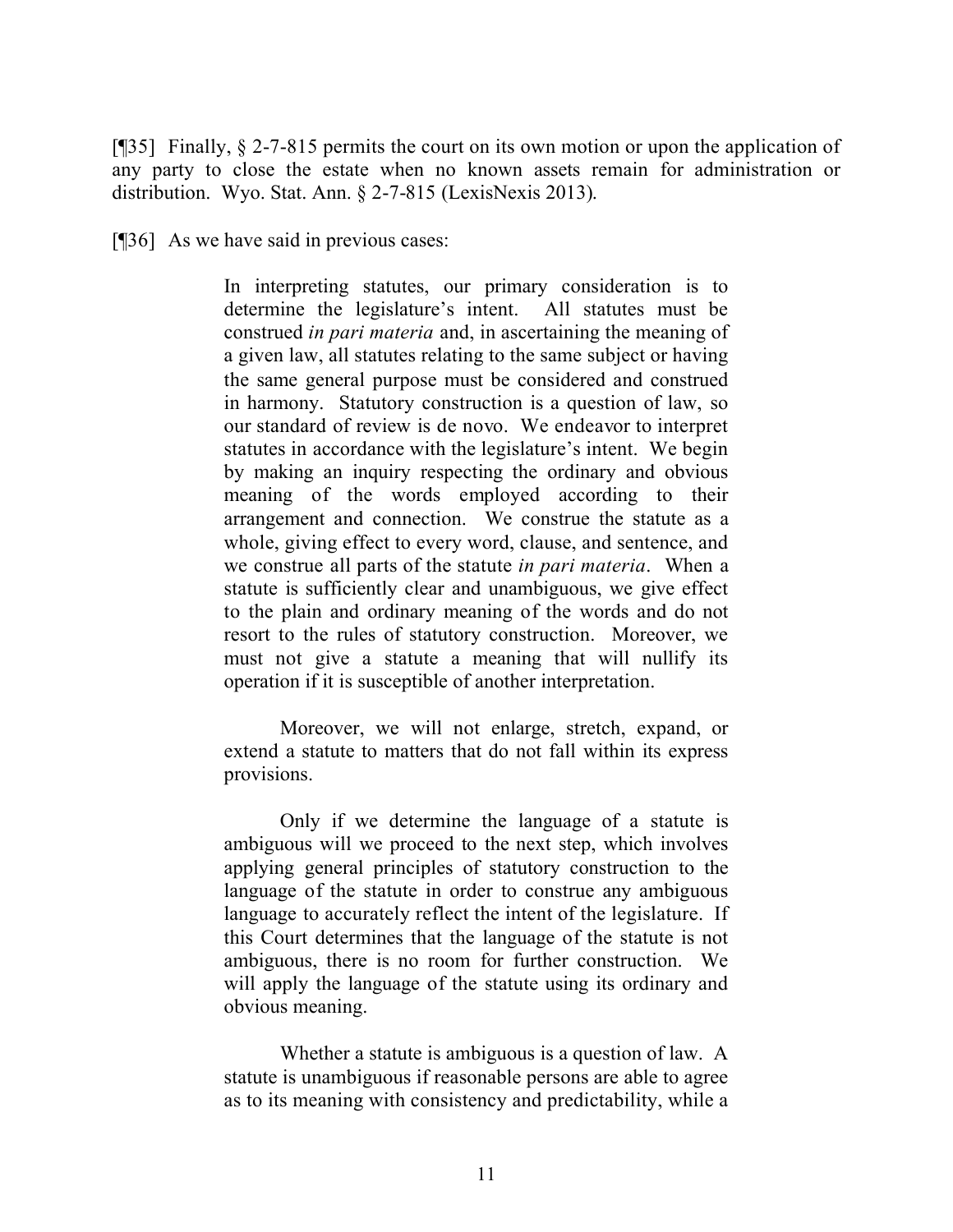statute is ambiguous if it is vague or uncertain and subject to varying interpretations.

*Rock v. Lankford*, 2013 WY 61, ¶ 19, 301 P.3d 1075, 1080-81 (Wyo. 2013) (quoting *Redco Const. v. Profile Props., LLC*, 2012 WY 24, ¶ 26, 271 P.3d 408, 415-16 (Wyo. 2012)).

[¶37] The legislature is presumed to act in a thoughtful and rational manner with full knowledge of existing law, and statutes are to be construed in harmony with existing law and as part of an overall and uniform system of jurisprudence. *Redco*, ¶ 37, 271 P.3d at 418. We find the statutory scheme to be unambiguous and consistent with this presumption.

[¶38] We believe the legislature used the term "final decree" in § 2-7-813 advisedly. As of the date a decree of distribution is entered, the share of the estate each heir or devisee will be awarded has been determined, and that person can meaningfully challenge the ruling if she believes it to be incorrect. On the other hand, distribution of estate assets may take considerable time, as when real property must be sold and the proceeds of the sale distributed. If a decree of distribution were not final and appealable, an aggrieved party would be denied a prompt appeal of the probate court's distribution decision. *Cf*., *In re Hartt's Estate*, 75 Wyo. 305, 380-82, 295 P.2d 985, 1014-15 (1956). It would serve no useful purpose to delay an appeal until distribution had been made, and even further until an order closing the estate had been entered. In this particular case, nearly eight years have passed without such an order, so far as we can tell from the record.

[¶39] We addressed the finality of a decree of distribution in *In re Estate of Novakovich*, 2004 WY 158, 101 P.3d 931 (Wyo. 2004). In that case, Stringari claimed damages for injuries he suffered in a car accident with Novakovich. By the time he found counsel and sought to file a personal injury action, Novakovich had died, and his estate had been probated and closed. The appeal raised the question of whether there was adequate notice of the probate for the decree of distribution and order closing the estate to be final as to Stringari. In discussing what discovery Stringari was entitled to conduct on this issue, we observed:

> In reaching this conclusion, we consider the nature of a final decree of distribution and an order closing an estate. Wyo. Stat. Ann. §§ 2-7-813 through -815 (LexisNexis 2003) provide for the final distribution, the discharge of the personal representative, and the closing of the estate. The orders generated by this process represent the final orders of the probate proceedings. Although the probate statutes specifically provide for probate estates to be reopened under certain circumstances, the decree of distribution and the order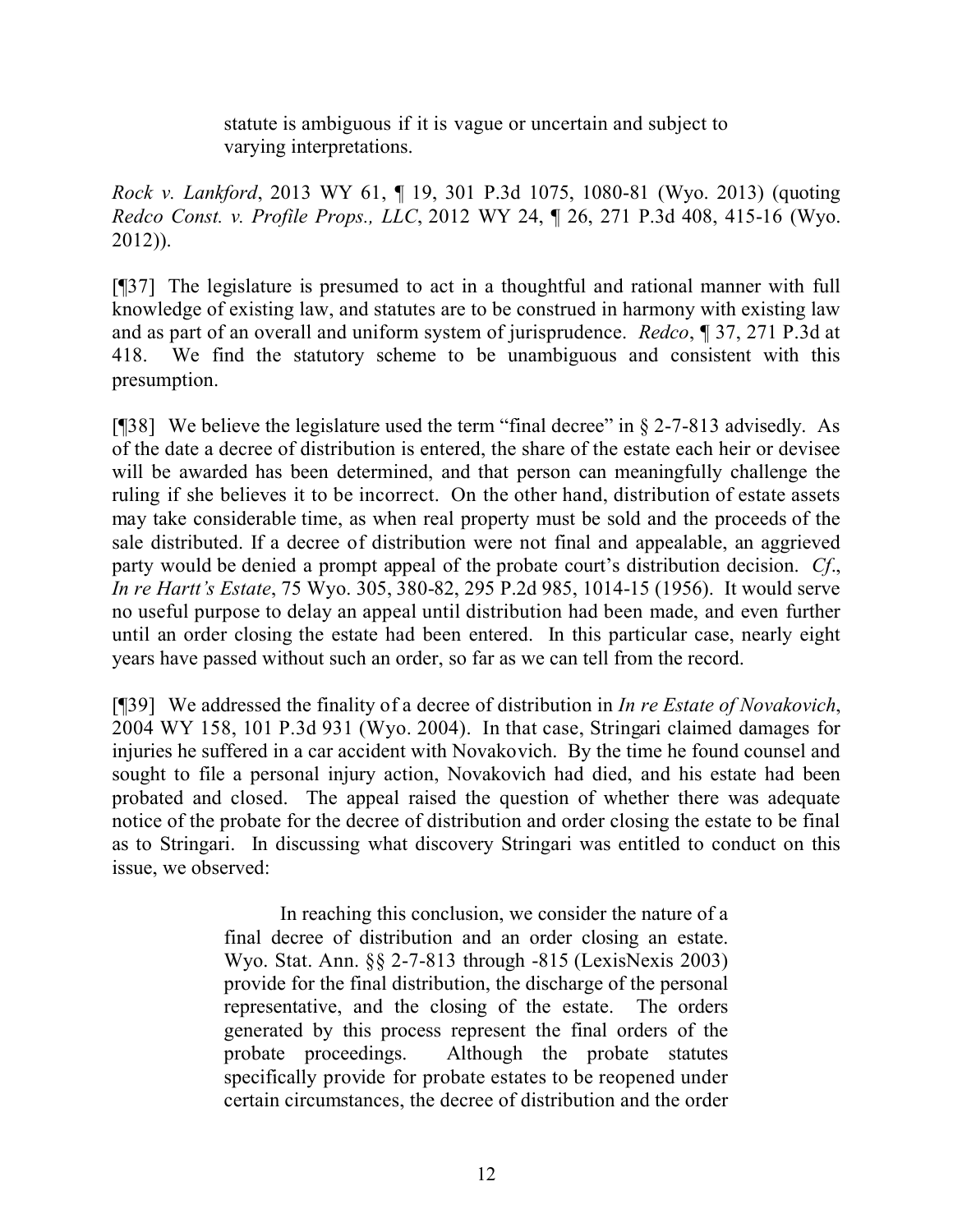closing the estate are final judgments. Indeed, the probate code provides that a decree of distribution is a final judgment adjudicating title to the assets of the estate and the rights of beneficiaries and claimants. Wyo. Stat. Ann. § 2-2-101 (LexisNexis 2003). We have held, "the decree of distribution is final and res judicata if it is not appealed, regardless of any errors in the decree." *Taylor v. Estate of Taylor,* 719 P.2d 234, 238 (Wyo. 1986). The final orders from a probate proceeding are therefore entitled to the same weight as a final judgment in any other civil proceeding.

*Novakovich,* ¶ 19, 101 P.3d at 936.

[¶40] Appellants argue that the foregoing language indicates that this Court determined that both the decree and the order closing the estate must be entered before there is an appealable order. We disagree. The opinion used the words "final judgments" (plural), not "final judgment" (singular). As already noted, the decree of distribution determines the share of the estate heirs and devisees are entitled to receive, and it is final and appealable for that reason. After the decree is entered, the personal representative must still complete certain tasks which she may or may not perform properly, and a failure to do so might result in claims against the representative and/or the estate. The order closing the estate is a final determination that the personal representative has performed her duties and properly distributed its assets as directed.

[¶41] The quoted language from *Novakovich* therefore means that there can be two final appealable orders, one which determines the parties to whom the estate is to be distributed and how much they will receive, and another which determines that the personal representative has properly completed the decreed distribution and administration of the estate. Although these orders may be presented almost simultaneously in some cases, as in *Novakovich*, they will not always be, as is the case here.

[¶42] We agree with the district court that the "Order Approving Final Report and Accounting, and Decree of Distribution" was a final appealable order as a matter of law, and that it was therefore not interlocutory in nature. There was no appeal from the decree, and it is final unless it is void for the reasons claimed by Appellants.

#### **Voidness of the Decree of Distribution**

[ $[43]$ ] Appellants argue that the decree of distribution was void under W.R.C.P. 60(b)(4), or that exceptional circumstances exist to set it aside under W.R.C.P. 60(b)(6). The pertinent parts of Rule 60 are as follows: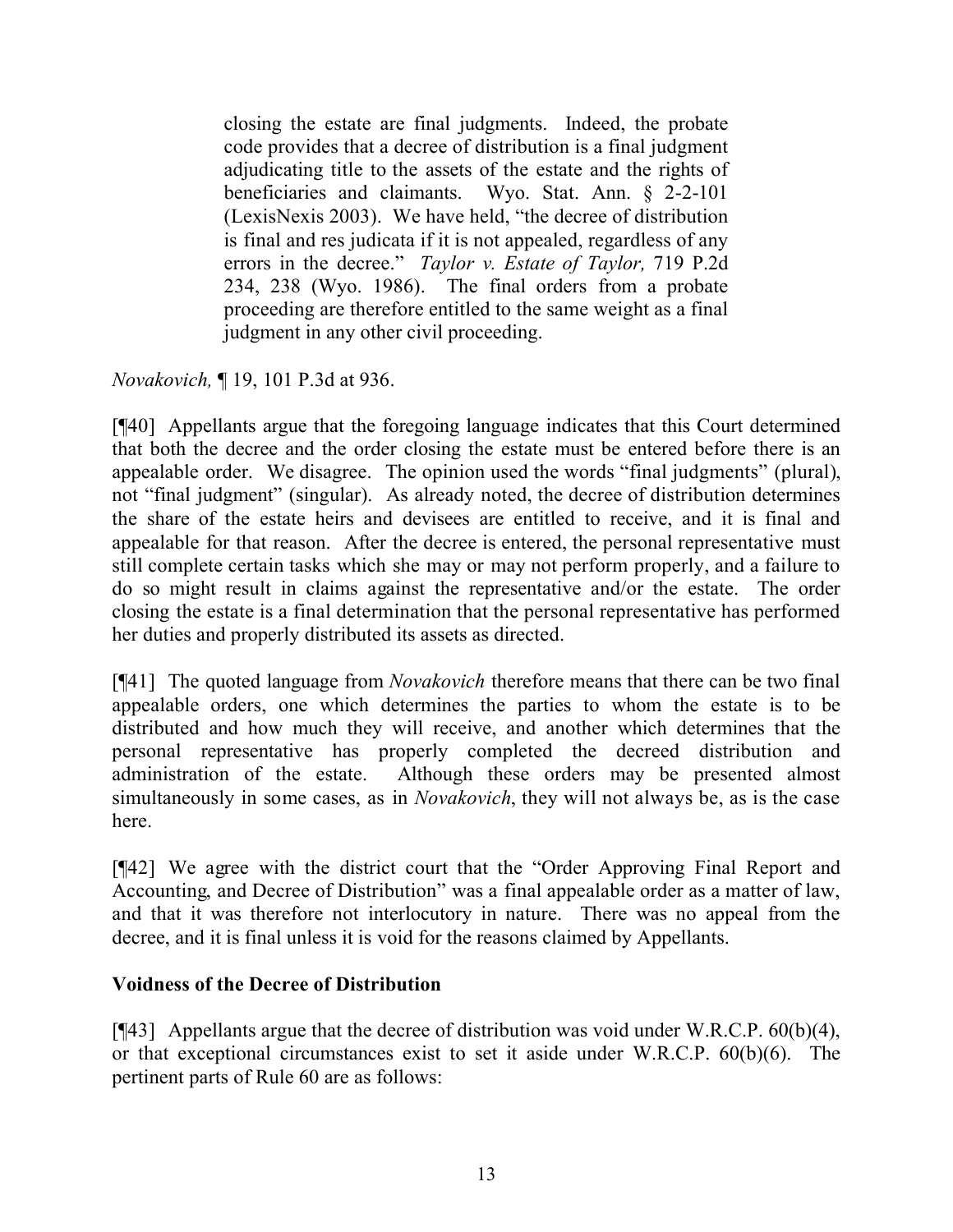(b) *Other reasons*. – On motion, and upon such terms as are just, the court may relieve a party or a party's legal representative from a final judgment, order, or proceeding for the following reasons: . . . (4) the judgment is void; . . . (6) any other reason justifying relief from the operation of the judgment. The motion shall be made within a reasonable time, and for reasons (1), (2), and (3) not more than one year after the judgment, order, or proceeding was entered or taken.

W.R.C.P. 60(b).

[¶44] We note that Appellants did not file a Rule 60 motion to set aside the decree in the probate case as we might have expected.<sup>12</sup> Their motion for summary judgment and supporting memo and their responses to the other parties' summary judgment motions did not mention the rule.

[¶45] Appellants point out that federal courts have held that an independent action challenging a judgment may be treated as a Rule 60(b) motion, and vice versa. *United States v. Buck*, 281 F.3d 1336, 1341-42 (10<sup>th</sup> Cir. 2002); *Bankers Mortgage Co. v. United States*, 423 F.2d 73, 77 n.7 ( $5<sup>th</sup>$  Cir. 1970). The district court chose to address the Rule 60 grounds in an effort to give the legal merits of Appellants' claims every consideration, and we will do the same, at least as to arguments that we can determine were presented to the district court.

#### *Jurisdiction*

 $\overline{a}$ 

[¶46] Appellants argue that the decree of distribution was void because the district court sitting in probate did not have jurisdiction to enter it inasmuch as the heirs and distributees did not waive notice or a hearing concerning it. We have discussed the standard for determining whether a court has acted in excess of its jurisdiction, or whether it has only erred while exercising its jurisdiction:

> The legal principles invoked to determine the issues raised in this case are summarized in *Kansas City Southern Railway Company v. Great Lakes Carbon Corporation*, 624 F.2d 822 (8th Cir.1980), cert. denied 449 U.S. 955, 101 S.Ct.

 $12$  This appeal arises from a civil case which was filed separately from the probate proceedings. Appellants explain that they attempted to file their claims in the probate case, but the clerk of district court set up a separate file. Probate proceedings are separate and distinct from actions in law and equity. *Russell v. Sullivan*, 2012 WY 20, ¶ 14, 270 P.3d 677, 680 (Wyo. 2012). This case should have been part of the probate docket. However, the parties and the district court have addressed the issues without objection, and so we will reach the merits in order to avoid a ruling based on a highly formal distinction between types of cases heard in the same court and for reasons of judicial expediency.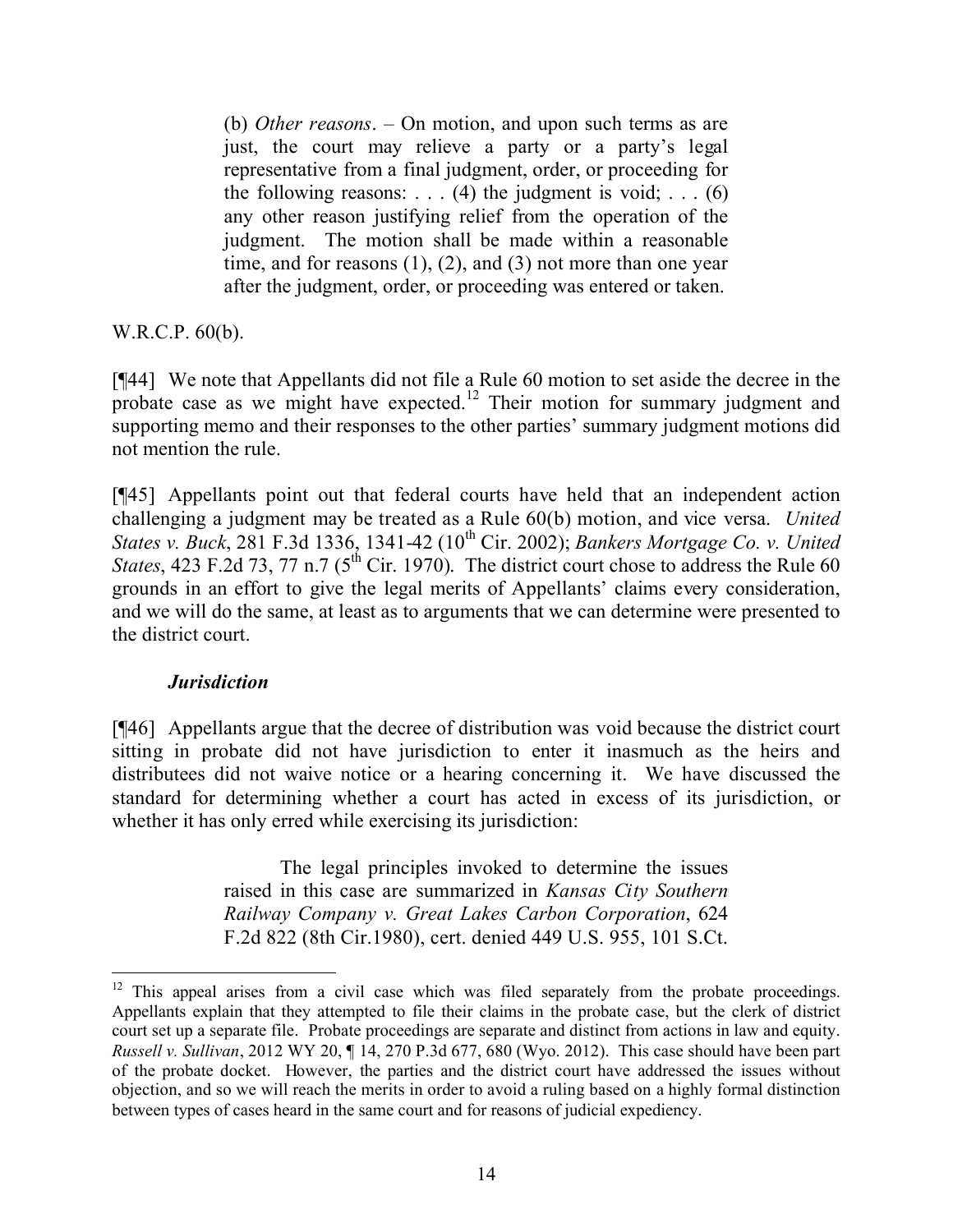363, 66 L.Ed.2d 220 (1980). The essence of that summary is that a judgment is void only when there has been a plain usurpation of power, or the extension of jurisdiction beyond the scope of the court's authority. That is to be distinguished from an error in the exercise of the jurisdiction of the court, which must be addressed by appeal rather than a motion under Rule 60(b). The competing policies are a disciplined observance of jurisdictional limits coupled with the need for finality of judgments. If the court concludes that the challenge is simply to an erroneous interpretation of the statutory grant of jurisdiction, then, in favor of the policy of certainty and finality, the judgment becomes final unless appealed.

*In the Interest of WM*, 778 P.2d 1106, 1110 (Wyo. 1989). Whether a court has exceeded its jurisdiction is a question of law, and we review de novo. *Rock*, ¶ 18, 301 P.3d at 1080.

[¶47] The district judge observed that the Big Horn County District Court had the power to enter a decree of distribution, and that there was therefore no usurpation of power sufficient to render the judgment void. We agree that the district court did in fact have the authority and duty to enter a decree of distribution, although it may have erred in doing so without a hearing or signed waivers. *See* § 2-7-813, *supra*. An example of an error depriving the district court of jurisdiction can be found in *Swain v. State*, 2009 WY 142, 220 P.3d 504 (Wyo. 2009). In that case, the district court held a defendant in indirect criminal contempt within the same criminal case in which he was originally charged, rather than in a separate criminal proceeding as the law requires. This Court therefore found the order of contempt null and void. *Id.* at ¶ 17, 220 P.3d at 509.

[¶48] Unlike the error in *Swain*, the claimed error in this case was at most just an error because the court had the power to enter the decree it did in the probate case. If an appeal had been filed, perhaps the decree of distribution could have been set aside. But erroneous or not, the district court sitting in probate had authority to enter the order, and it is not void for that reason. As we have observed, a Rule 60(b) motion is not a substitute for appeal of a judicial error. *In Re Kite Ranch, LLC v. Powell Family of Yakima, LLC*, 2008 WY 39, ¶ 18, 181 P.3d 920, 925 (Wyo. 2008) (quoting *Spomer v. Spomer*, 580 P.2d 1146, 1148-49 (Wyo. 1978)).

#### *Due Process*

[¶49] Appellant argues that the failure of the district court to hold a hearing or have appropriate waivers was a fatal denial of due process, rendering the decree void.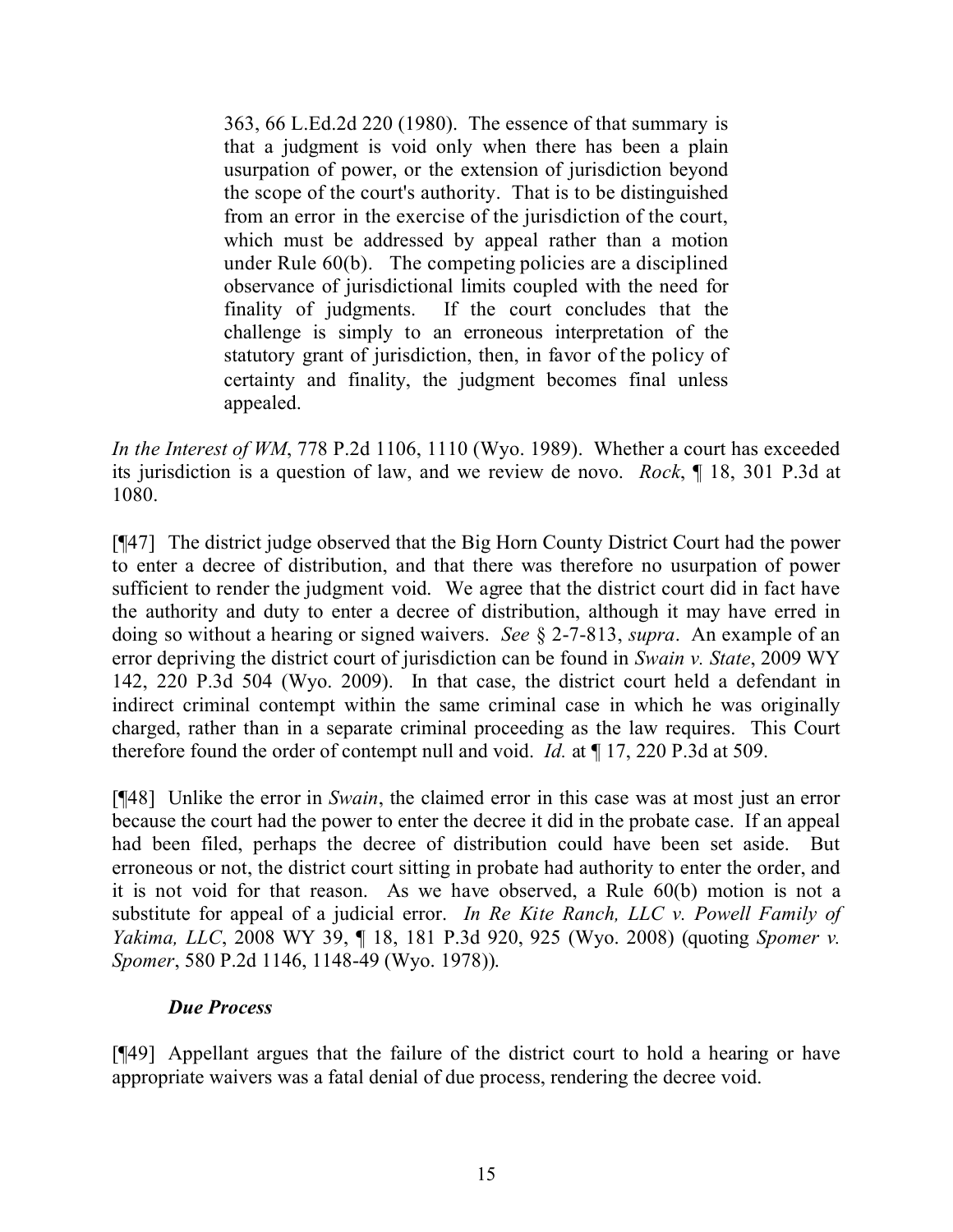"The party claiming an infringement of his right to due process has the burden of demonstrating both that he has a protected interest and that such interest has been affected in an impermissible way. The question is whether there has been a denial of fundamental fairness." *In re KMO,* 2012 WY 99, ¶ 28, 280 P.3d 1203, 1213 (Wyo. 2012) (quoting *DH v. Wyo. Dep't of Family Servs.,* 2003 WY 155, ¶ 38, 79 P.3d 997, 1008 (Wyo. 2003)). We review de novo.

*Walker v. Walker*, 2013 WY 132, ¶ 35, 311 P.3d 170, 177 (Wyo. 2013). We have also observed that the touchstones of due process are notice and an opportunity to be heard. *In re ARF*, 2013 WY 97, ¶ 28, 307 P.3d 852, 858 (Wyo. 2013) (citing *Pecha v. Smith, Keller & Associates*, 942 P.2d 387, 391 (Wyo. 1997)).

[¶50] As the district court pointed out, the only person complaining about the probate court's failure to hold the required hearing or to assure that there were adequate waivers is Appellant Susan Jubie, who claims her interest through Sara. Sara signed the petition for a decree of distribution, which indicated that receipts and waivers were attached, and that the matter could proceed to hearing without further notice. We do not know from this record whether Sara read the petition she signed, but we have held that those who sign documents without reading them do so at their peril. *Mendoza v. Gonzales*, 2009 WY 50, ¶ 10, 204 P.3d 995, 999 (Wyo. 2009) (beneficiaries who did not read disclaimer of interest in estate property bound by it); *Schmidt v. Killmer*, 2009 WY 23, ¶ 16, 201 P.3d 1121, 1126 (Wyo. 2009) (partners who did not read dissolution agreement bound by it); *Laird v. Laird*, 597 P.2d 463, 467 (Wyo. 1979) (husband who failed to read prenuptial agreement is bound by it). "One who signs a contract generally cannot avoid it on the ground that he did not attend to its terms, or did not read it, or supposed that it was different in its terms, or that he took someone's word as to what it contained." *Laird,* 597 P.2d at 467.

[¶51] We must therefore conclude that Sara had an opportunity for a hearing, but chose not to exercise it. She may have done so because of poor legal advice, but that does not render the judgment void.

[¶52] Appellants suggest that there is a difference between giving notice to a personal representative and giving notice to an individual, arguing that Sara therefore technically did not receive notice of the opportunity to be heard even though she signed the petition saying that a hearing was unnecessary. To so conclude would require us to adopt legal fictions as improbable as the fertile octogenarian and the unborn widow of post-feudal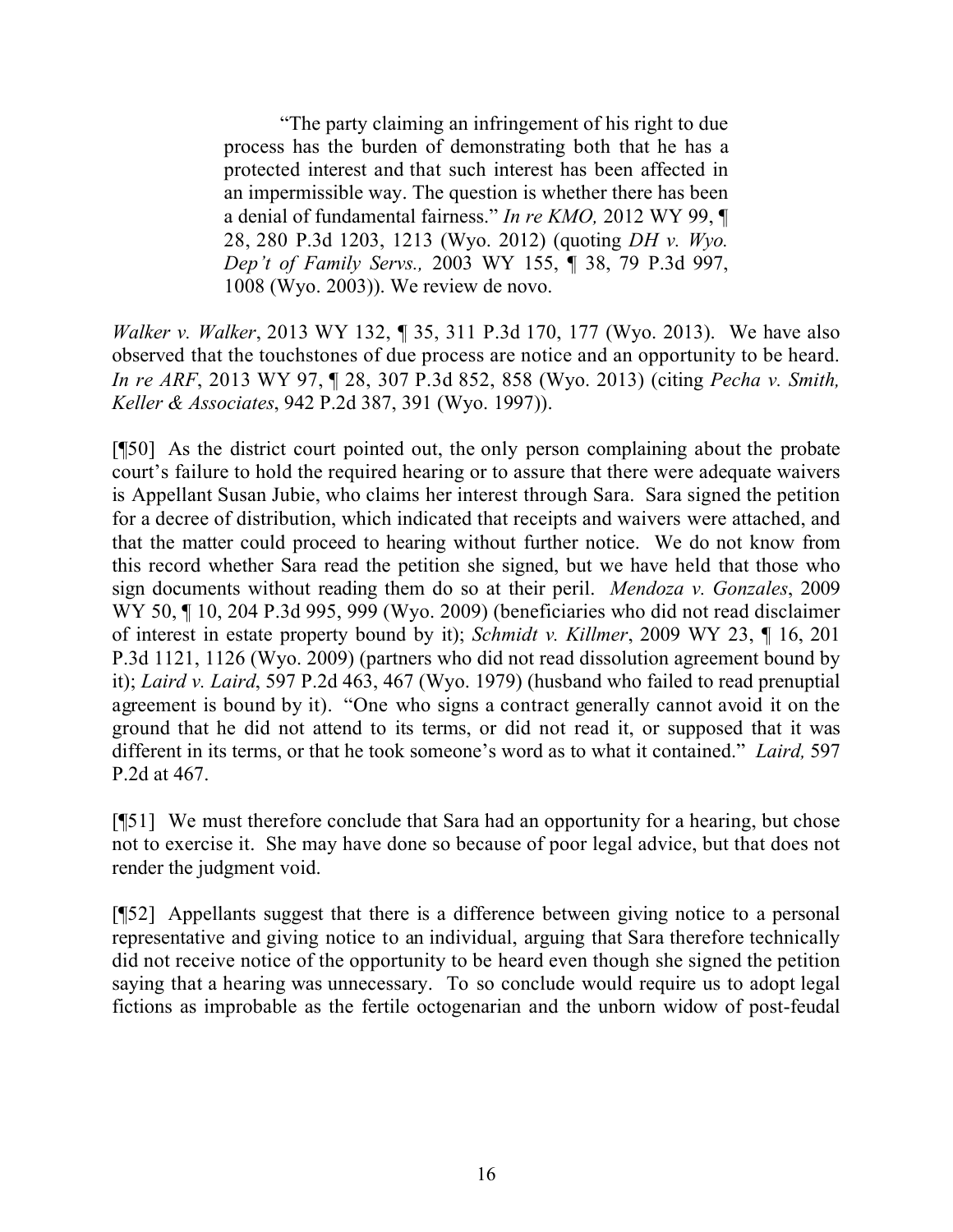property law.<sup>13</sup> Although Sara had a dual role, she was one person with one brain, and she knew of the proposed distribution when she signed the petition.

[¶53] It could be argued that Susan Jubie might have an independent right to complain of lack of notice. However, Ms. Jubie signed a document which acknowledged that she had received all the money she was due under Kent's will from personal representative Sara, and that nothing else was due her from the estate. The receipt was signed on March 17, 2006, about four months before the order approving the decree of distribution, because Sara made the distributions required by Kent's will before she was authorized to do so. By the document she signed, Ms. Jubie indicated that she had no claim against the estate, which would have made an opportunity for hearing meaningless.

[¶54] It is true that Kent's sons and heirs did not receive prior notice and that they therefore arguably had no opportunity to be heard before the order was entered. They did not sign receipts as Ms. Jubie did. However, they were mailed a copy of the decree and to this day have not objected to the distribution it directed. Appellants do not have standing to assert a claimed violation of someone else's right to due process in order to set aside a decree as to which that person does not object. *See, e.g., Owens v. State*, 2012 WY 14, ¶ 15, 269 P.3d 1093, 1097-98 (Wyo. 2012) (defendant could not assert a reasonable expectation of privacy in his friend's room); *In re RE*, 2011 WY 170, ¶ 23, 267 P.3d 1092, 1100 (Wyo. 2011) (mother could not rely on grandparents' rights in permanency hearing); *Valley Forge Christian College v. Americans United for Separation of Church & State, Inc*., 454 U.S. 464, 474, 102 S. Ct. 752, 760, 70 L.Ed.2d 700 (1982) ("plaintiff generally must assert his own legal rights and interests, and cannot rest his claim to relief on the legal rights or interests of third parties" (quoting *Warth v. Seldin*, 422 U.S. 490, 499, 95 S. Ct. 2197, 2205, 45 L. Ed. 2d 343 (1975))). We find that neither Sara Dahlke nor Susan Jubie was improperly deprived of an opportunity for due process.

# *Advisement as to Elective Share*

[¶55] Appellants argue that the decree was void because Sara was never advised of her statutory right to take an elective share against Kent's will. Sara was not in fact given the advisement required by Wyo. Stat. Ann. § 2-5-104. That statute provides as follows:

> (a) If the surviving spouse has a right of election under W.S. 2-5-101, then at any time after the filing of an inventory and not more than three (3) months after the admission of the will to probate, the court shall advise the surviving spouse of his right of election and shall explain fully the right and that in

 <sup>13</sup> Robert J. Lynn, *The Modern Rule Against Perpetuities* 58-59 (1966) (concerning "The Decline and Fall of Fantastic Possibilities").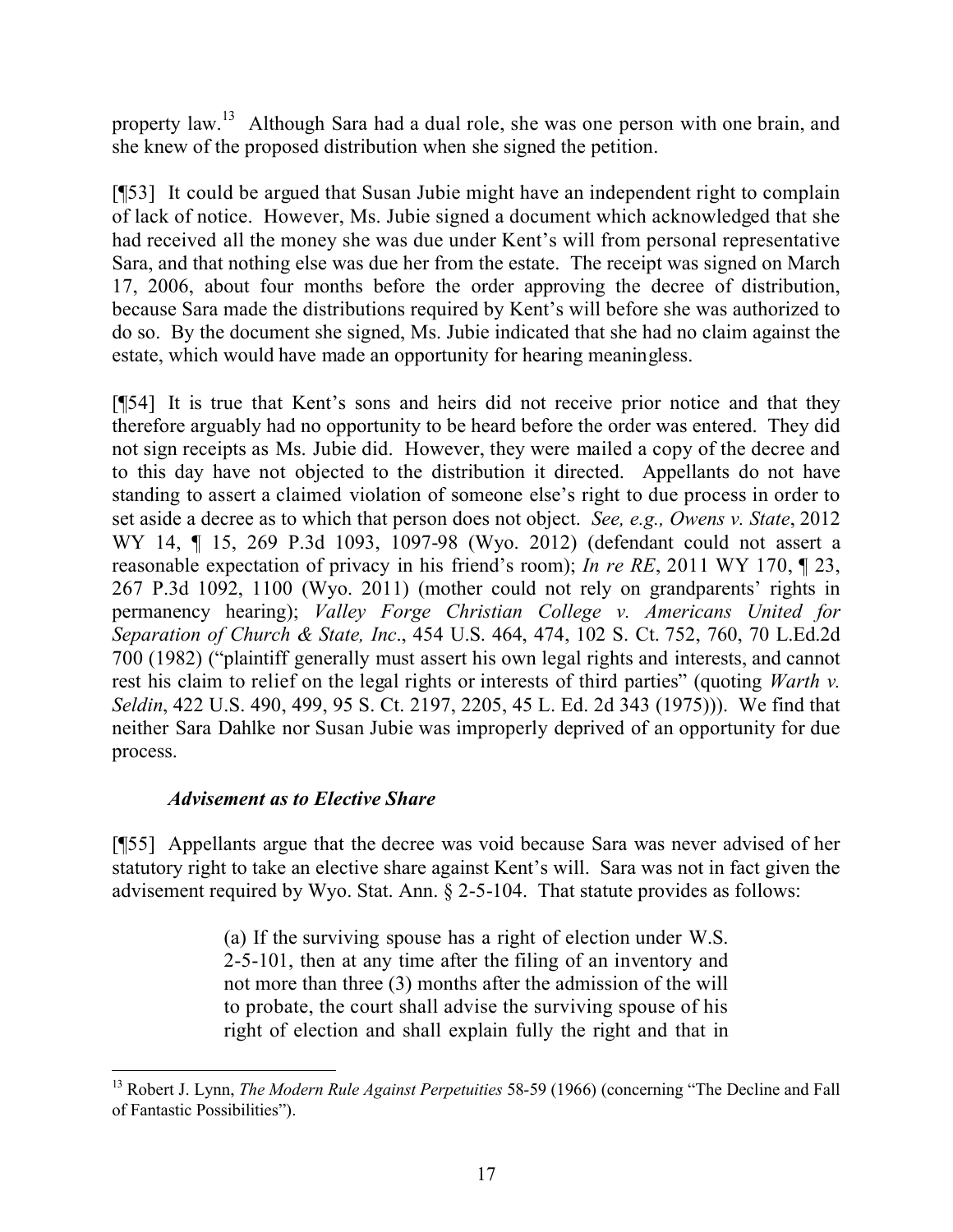the event of the failure to exercise the right of election the will shall govern and control the distribution of the estate

(b) If the surviving spouse dies or becomes incompetent before the court has advised him of his right of election and has not, prior to death or incompetency, filed a waiver or renunciation of the right of election, the court shall advise the personal representative or guardian of the estate of the deceased or incompetent surviving spouse of the right of election as provided in subsection (a) of this section.

Wyo. Stat. Ann. § 2-5-104 (LexisNexis 2013). Wyo. Stat. Ann. § 2-5-101 establishes entitlement to an elective share:

> (a) If a married person domiciled in this state shall by will deprive the surviving spouse of more than the elective share, as hereafter set forth, of the property which is subject to disposition under the will, reduced by funeral and administration expenses, homestead allowance, family allowances and exemption, and enforceable claims, the surviving spouse has a right of election to take an elective share of that property as follows:

> (i) One-half  $(1/2)$  if there are no surviving issue of the decedent, or if the surviving spouse is also a parent of any of the surviving issue of the decedent; or

> (ii) One-fourth  $(1/4)$ , if the surviving spouse is not the parent of any surviving issue of the decedent.

Finally, Wyo. Stat. Ann. § 2-5-105(a) sets time limits to exercise the right of election:

(a) The surviving spouse, or a personal representative or guardian of the estate of a deceased or incompetent surviving spouse, may elect to take his elective share in the estate by filing in the court and mailing or delivering to the personal representative, if any, a petition for the elective share within three (3) months after the admission of the will to probate or within thirty (30) days after being advised of the right of election, whichever limitation last expires. In the event of a failure to file a petition within the foregoing time limitation the will governs and controls the distribution of the estate.

Wyo. Stat. Ann. § 2-5-105(a) LexisNexis 2013).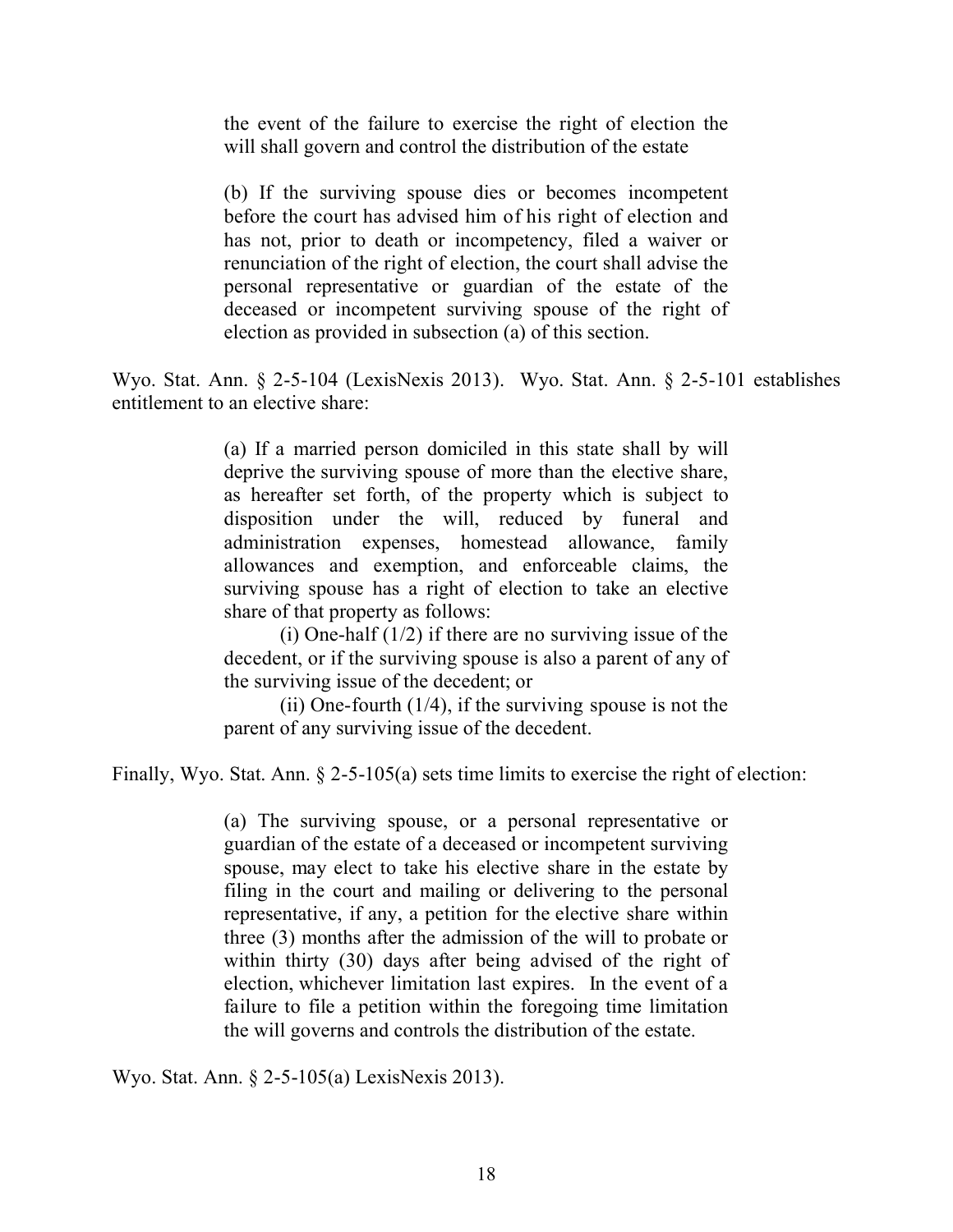[¶56] The district court determined that it was unnecessary for the district judge who sat on the probate of Kent's estate to provide the advisement with regard to the elective share, because Sara received more than 25% of the total value of the estate reflected in the inventory she signed. It construed  $\S$  2-5-101(a) and 104(a) as requiring advisement of a forced share only if Sara would have received less than 25% of Kent's probate estate under the will.

[¶57] We do not necessarily disagree with the district court's interpretation of the statutes, but we cannot agree that the record shows that Sara would have received more than 25% of the estate under the will if its provisions had been properly carried out. Assuming that the probate judge had no reason to know that the account held as joint tenants should perhaps not have been an asset of the estate, neither the will nor the decree of distribution transferred the residue of the estate to Sara as an individual. The residue was instead to pass to the marital trust. The trust provisions of Kent's will provided that Sara was to receive the income from the residue, and that the trustee (Sara) could invade principal only as necessary for health care needs, education, maintenance, and support. It also contemplated that whatever trust principal Sara did not use during her lifetime, less amounts for taxes and administration of her estate, would pass to Appellees Jay and Kurt Dahlke. It is therefore not at all clear on this record that Sara would have received more than 25% of the estate.<sup>14</sup>

[¶58] On the other hand, Sara did not transfer the remainder of the joint account to the marital trust, but instead used that money without funding the marital trust. She transferred the balance of the account to The Sara L. Dahlke Living Trust, of which Appellant Susan Jubie became the beneficiary after Sara's death. Sara therefore received the funds in the account and passed whatever was left of them through to her heir, although this was not Kent's intent as expressed in his will. Sara also participated as personal representative of the estate in Wyoming and in the ancillary probate in Oregon, and she was therefore a proponent of the will in both places.

[¶59] One could argue that Sara made an election in fact to take under the will by her conduct and her dealings with estate property. She would not have retained control of the assets she did if she had not acted as personal representative. *See* 5 William & Bowe & Douglas H. Parker, *Page on The Law of Wills* §§ 47.22, 47.39 (rev. 2005); *see also Owens v. Andrews*, 131 P. 1004 (N.M. 1913) ("An election to take, under a will, may be inferred or implied, from the conduct of the party, his acts, omissions, modes of dealing with the property, acceptance of rents and profits, and the like."). One court has observed "that if any person shall take any beneficial interest under a will, he shall be held thereby to confirm and ratify every other part of the will." *Miller v. Miller*, 158 N.E.2d 674, 676

 <sup>14</sup> The Wyoming inventory did not include Kent's Oregon properties, including the Barge Inn. These were valued at \$586,036.00, less \$12,350.00 for attorney fees and costs incurred by the Oregon attorneys handling the ancillary probate.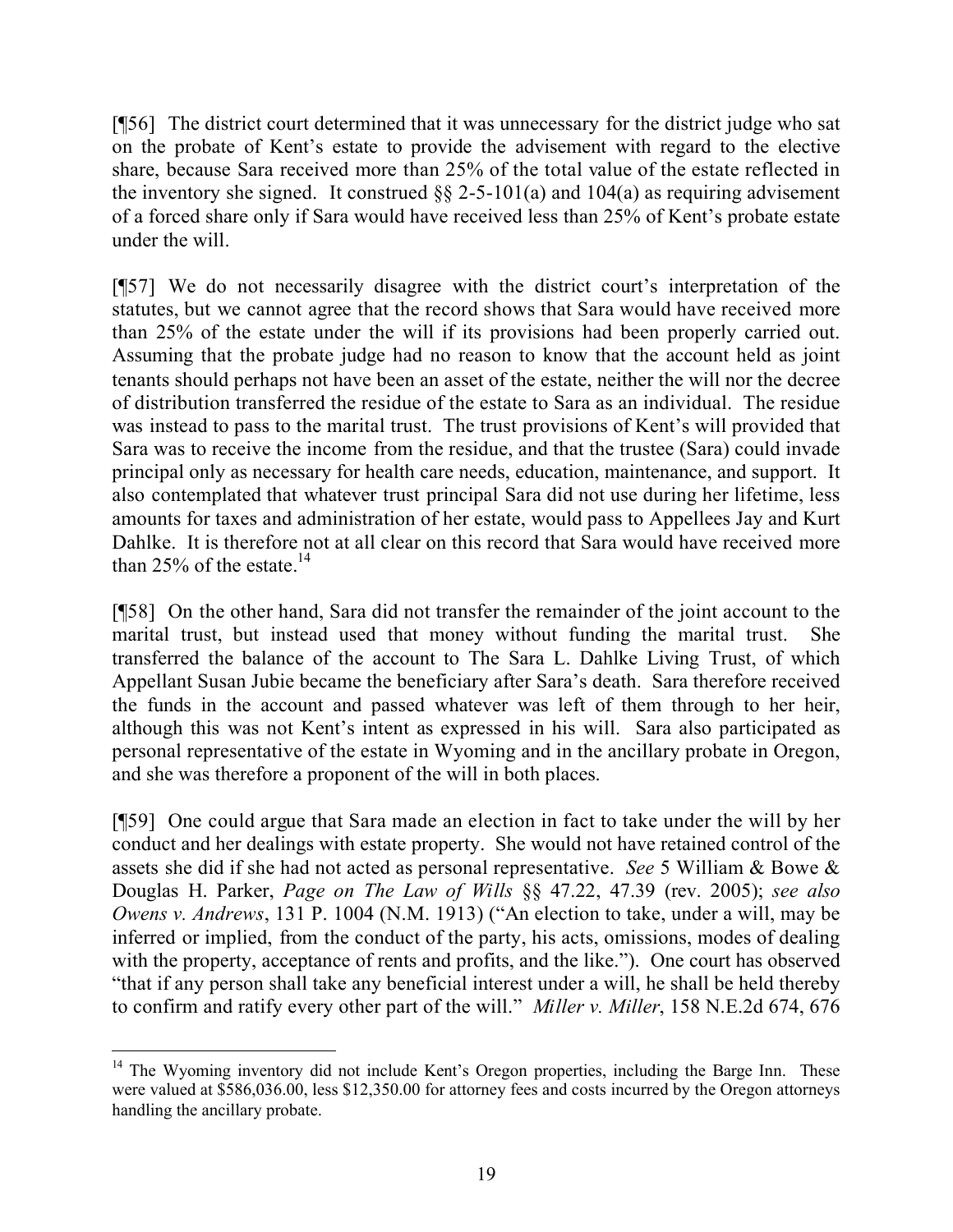(Mass 1959) (citation omitted). *See also In re Hartt's Estate*, 75 Wyo. at 346-48, 295 P.2d at 998-99, in which Chief Justice Blume held, *inter alia*, that when a widow was in a position to know the contents of her husband's will and the extent of his estate, made no effort to investigate her right to an elective share, and there was no fraud, she was not entitled to elect months after expiration of the statutory period, even if she was not properly advised of her right to do so.

[¶60] The complaint in this case reflects that Ms. Jubie, acting as personal representative of Sara Dahlke's estate, was well aware of her mother's right to an elective share as of the date this case was filed in district court. She cited  $\S\S 2$ -5-101 and 104(a) in paragraph 27 of the complaint, which was filed on June 24, 2011, about two and a half years ago. Under §§ 2-5-104(b) and 105(a), *supra,* Ms. Jubie arguably had the right to take the elective share on her mother's behalf, but would have been able to do so only within three months of the admission of the will to probate (which had long passed), or within thirty days after advisement by the court of the right to an elective share, whichever came later.<sup>15</sup> Ms. Jubie has been aware of the elective share for well over thirty days, and has not attempted to exercise it. She complains instead that the joint account was improperly treated as an asset of the estate, that the probate should be reopened, and that the devisees and McColloch should be required to disgorge what they received from the joint account, which would then pass to her through Sara Dahlke's living trust.

[ $\llbracket 61 \rrbracket$  We do not intend to suggest that advisement of the elective share under §§ 2-5-101 and 104 is unimportant. However, in light of Sara Dahlke's acceptance of benefits under the will and Ms. Jubie's failure to attempt to exercise the elective share, we find as a matter of law that the omission of the advisement was not the sort of fundamental error which would cause the decree of distribution to exceed the probate court's jurisdiction. *In re Interest of WM*, 778 P.2d at 1110.

# **Fraud on the Court and Relief Under W.R.C.P. 60(b)(6)**

 $\overline{a}$ 

 $[$ [[62] Appellants argue that the Court should grant relief under Rule 60(b)(6), which allows a judgment to be set aside "for any other reason justifying relief from the operation of the judgment." They contend that attorney McColloch's representation that the heirs had waived notice and hearing on the decree of final distribution was either a fraud upon the court or gross neglect constituting an exceptional circumstance requiring relief from judgment. As noted above, we generally review the decision as to whether to

<sup>&</sup>lt;sup>15</sup> In *In re Miller's Estate*, 541 P.2d 28, 31-32 (Wyo. 1975), this Court suggested in dicta that the right to take an elective share would continue until the statutory advisement was given under a now-repealed statute which was very similar to §§ 2-5-101, 104, and 105. That case did not actually arise under the statute in effect at the time of the ruling, but under an earlier one, and it addressed the issues of whether exercising an elective share in another state processing a domiciliary probate was sufficient to invoke it in this state, and whether the right of election was merely personal under a version of the statute in effect in 1942. It therefore offers us little guidance in this case.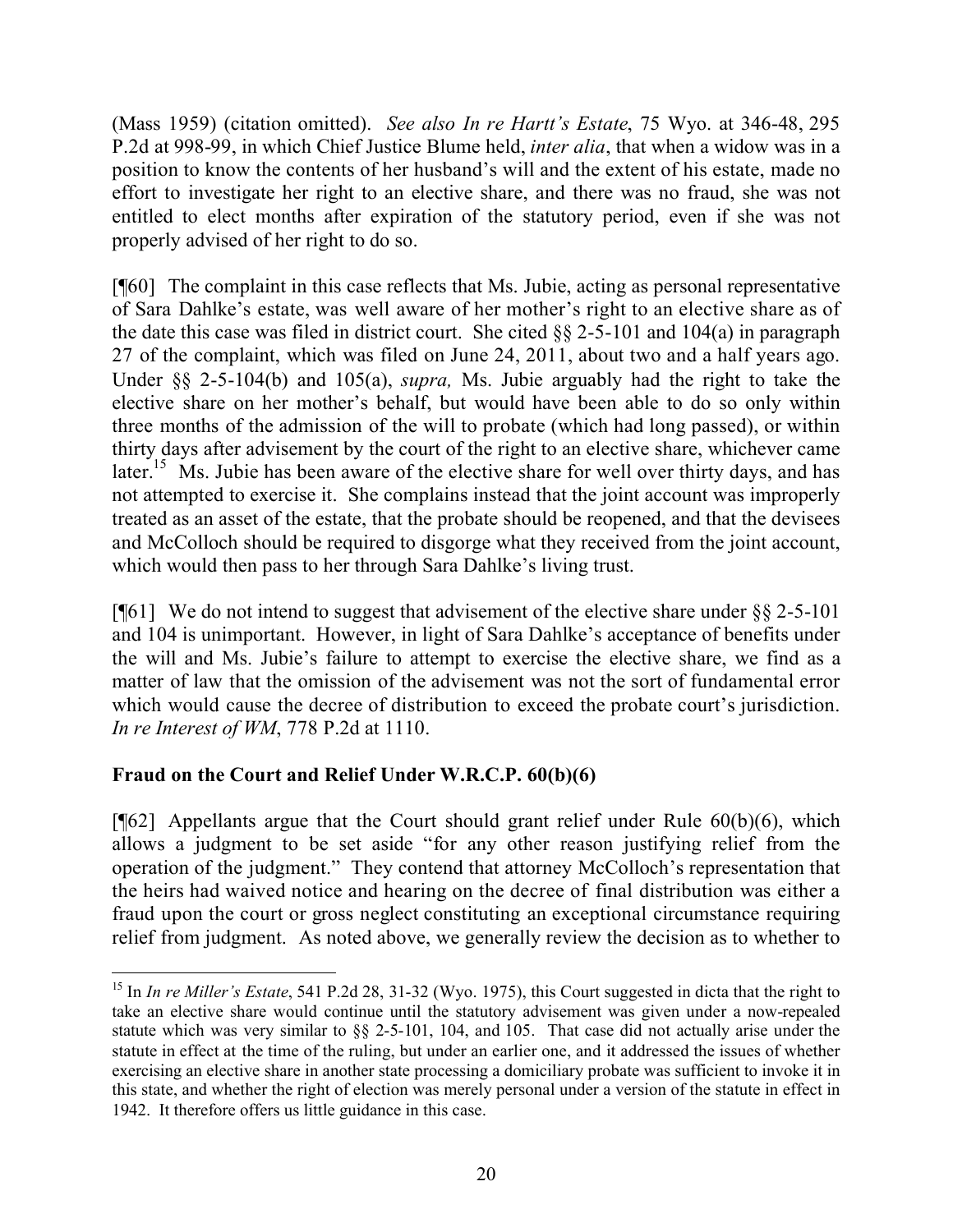grant relief under Rule 60(b) for an abuse of discretion, unless a judgment is void under subsection 4. *Vanasse*, 847 P.2d at 996*.*

[¶63] As a preliminary matter, Appellees contend that Appellants argue for the first time in this appeal that attorney McColloch engaged in fraud on the court, and that the argument should therefore not be considered, citing *ABC Builders, Inc. v. Phillips*, 632 P.2d 925, 942 (Wyo. 1981). It is true that we find no specific mention of this theory in Appellants' pleadings below.

[¶64] However, Appellants have argued from the outset that entry of the decree of distribution without waivers or a hearing was improper, and that the petition for a decree of distribution incorrectly claimed that the required waivers were attached. This is different from the newly raised argument in *ABC Builders*, which related to jury instructions to which there had been no objection at trial. *Id*. Although Appellants' theories appear to have evolved and expanded, or at least to have become more focused, we will consider their Rule 60(b)(6) argument.

[¶65] As noted above, we have held that a decree of distribution can generally be challenged only by appeal and not by a collateral attack unless the decree was the result of fraud. *Taylor v. Estate Taylor*, 719 P.2d 234, 238-39 (Wyo. 1986). Fraud on the court occurs "where it can be demonstrated, clearly and convincingly, that a party has sentiently set in motion some unconscionable scheme calculated to interfere with the judicial system's ability to impartially adjudicate a matter by improperly influencing the trier [sic] or unfairly hampering the presentation of the opposing party's claim or defense." *Dollarhide v. Bancroft*, 2010 WY 126, ¶ 20, 239 P.3d 1168, 1175 (Wyo. 2010) (quoting *Aoude v. Mobil Oil Corp*., 892 F.2d 1115, 1118 (1st Cir. 1989)). We find that the undisputed facts in the record before us could not as a matter of law establish a fraud upon the court clearly and convincingly.

[¶66] Sara Dahlke signed the petition for distribution under oath. In it she represented that duly executed receipts and waivers were attached, and that the matter could proceed to hearing and entry of an order of distribution without further notice. Appellants must therefore argue that a misrepresentation made by or at least signed by Sara should entitle those who claim through her to relief from the decree based on that misrepresentation. This contention is untenable.

[¶67] Beyond that, it would hardly be an unprecedented event for a party to represent to a district judge that certain things had been attached to a pleading when in fact they had not been. The omission, whether accidental or deliberate, could have been readily detected by reviewing the pleading and/or the probate file, which attorneys and the public expect judges to do when they sign orders. It has been apparent to all who reviewed the Kent Dahlke estate probate file that there were no waivers. Given the ease with which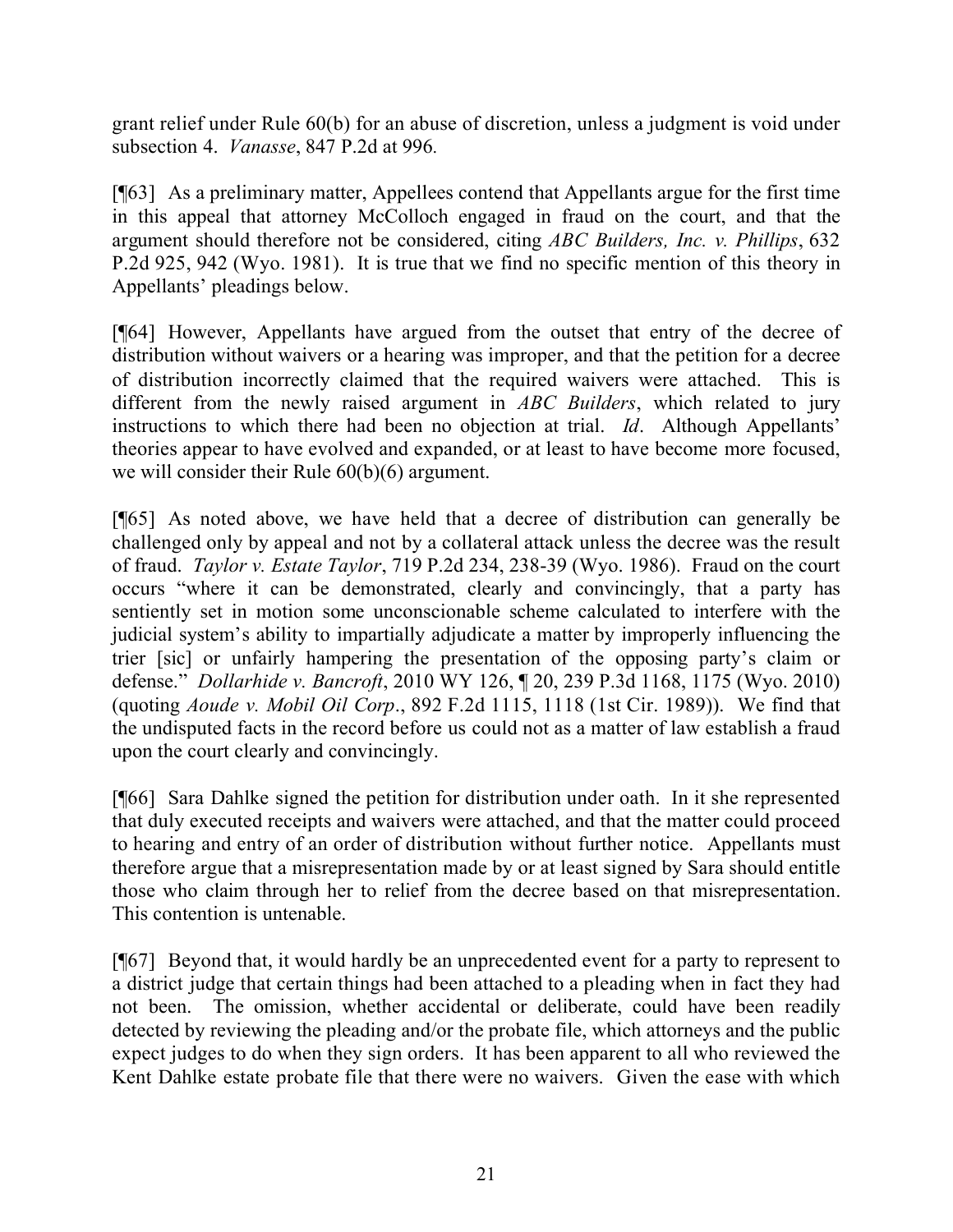the omission could and should have been discovered, the record is as a matter of law insufficient to establish fraud on the court.

[¶68] Turning to the question of negligence on the part of counsel for the estate, a leading commentator notes that Federal Rule of Civil Procedure 60(b)(6), which is nearly identical to the Wyoming rule, has been described as "an unprecedented addition to the Rules." 11 Charles A. Wright et al., *Federal Practice and Procedure* § 2864 (3d ed. 2012). It has been inconsistently applied due to its general nature. *Id*. The courts have held that a litigant attempting to rely upon subsection 6 must prove "exceptional" circumstances" if the motion could have been brought under another subsection of the Rule, particularly if the motion could have been brought under subsections 1, 2, and 3 only within a year, and was not. *Id*. (There is no time limitation on subsection 6.) Motions under subsection 6 are addressed to the sound discretion of the district court. *Id*.

[¶69] Wright and Miller report that Rule 60(b)(6) has been relied upon to claim relief from judgment when there has been a mistake by counsel. Numerous courts have held that such claims fall within subsection 1 of Rule 60 (permitting relief only within one year for mistake, inadvertence, surprise, or excusable neglect under Wyoming Rule 60), and deny relief. *Id*. Some courts have nonetheless granted relief under Rule 60(b)(6) when there is gross neglect by counsel and an absence of neglect by his client, finding exceptional circumstances. *Id*.

[¶70] We have had occasion to consider whether an error by counsel might justify setting aside a judgment under Rule 60(b)(6). In *Hochhalter v. Great Western Enterprises, Inc.*, 708 P.2d 666 (Wyo. 1985), appellants retained Colorado counsel to defend them in a collection action. The attorney assured them that he was actively and aggressively defending them, but instead never answered Great Western's complaint. A default judgment was entered. The district court denied a motion to set the default judgment aside, and this Court affirmed. In discussing Rule 60(b)(6) grounds for setting the default judgment aside, we observed that proof that an attorney suffered personal or psychological disorders might be a basis for relief, but found no evidence of that in the record. *Id*. at 669.

[¶71] The Court also considered whether the Hochhalters' attorney was grossly negligent, and if so, whether that would permit relief under Rule 60(b)(6):

> Some courts have held that gross negligence by counsel constitutes a special circumstance and have accordingly granted relief under Rule 60(b)(6). *Jackson v. Beech*, 205 A.D.C. 84, 636 F.2d 831 (D.C.Cir. 1980); *L.P. Steuart, Inc. v. Matthews*, 117 A.D.C. 279, 329 F.2d 234 (D.C.Cir. 1964), cert. denied 379 U.S. 824, 85 S.Ct. 50, 13 L.Ed. 35 (1964). Other courts have refused to grant relief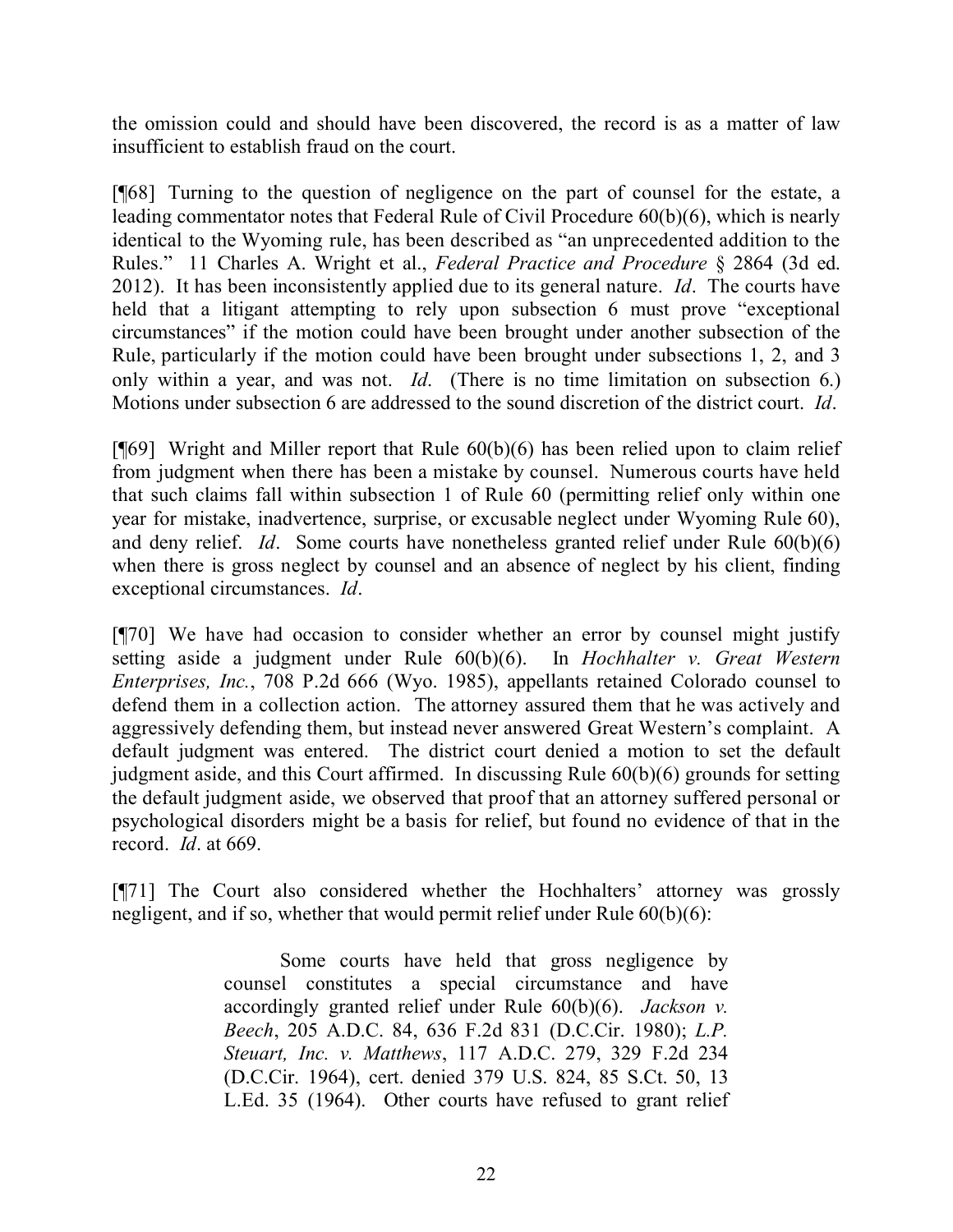under Rule 60(b)(6) due to counsel's gross negligence. *Schwarz v. United States*, 384 F.2d 833 (2nd Cir. 1967). Professor Moore disagrees with the courts who have granted relief due to the attorney's "gross" negligence:

> " \* \* \* To hold, however, that as a general proposition the litigant is not responsible for his attorney's conduct of the case would be destructive of the entire pattern of sanctions set forth in the Rules, and of course in the teeth of the decision in *Link* [infra]." 7 Moore Federal Practice ¶ 60.27[2] n. 45.

Professor Moore observes that the Supreme Court in *Link v. Wabash Railroad Company*, 370 U.S. 626, 82 S.Ct. 1386, 8 L.Ed.2d 734, *reh. denied* 71 U.S. 873, 83 S.Ct. 115, 9 L.Ed.2d 112 (1962), made it plain that the neglect of the attorney is to be treated as the neglect of the party.

In *Link v. Wabash Railroad Company*, Justice Harlan stated:

> "There is certainly no merit to the contention that dismissal of petitioner's claim because of his counsel's unexcused conduct imposes an unjust penalty on the client. Petitioner voluntarily chose this attorney as his representative in the action, and he cannot now avoid the consequences of the acts or omissions of this freely selected agent. Any other notion would be wholly inconsistent with our system of representative litigation, in which each party is deemed bound by the acts of his lawyer-agent and is considered to have 'notice of all facts, notice of which can be charged upon the attorney.' [Citation.]" 370 U.S. at 633-634, 82 S.Ct. at 1390.

Although the question of the granting of relief under Rule 60(b)(6) was not directly before the court in *Link*, we find the above statement to be applicable to Rule  $60(b)(6)$ cases as well. We hold that a litigant is not necessarily entitled to relief under Rule 60(b)(6) solely because his counsel was grossly negligent. To hold otherwise would be inconsistent with holding each party "bound by the acts of his lawyer-agent." In view of this holding and the failure of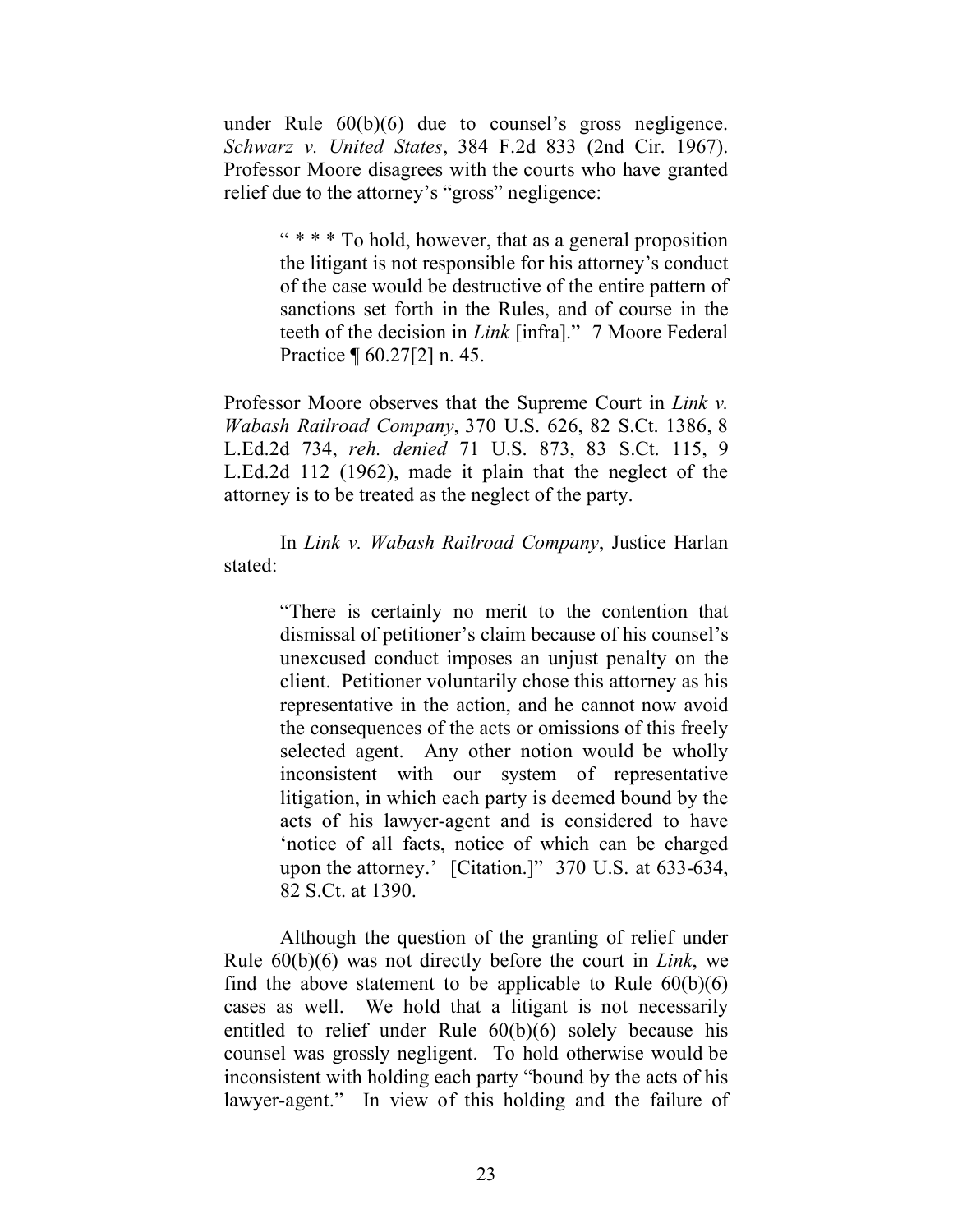appellants to produce sufficient evidence as to attorney Grossenbach's alleged personal problems or psychological disorders, we hold that the trial court did not abuse its discretion in refusing to grant relief under Rule 60(b).

*Hochhalter*, 708 P.2d at 669-70.

[ $[$ ]] We likewise find no abuse of discretion in denying relief under W.R.C.P.  $60(b)(6)$ on the undisputed facts of this case.

## **Laches**

[¶73] The district court held that Appellants' claim for equitable relief was barred by laches because of the delay in bringing it. The discussion of laches below was evidently triggered by Appellants' claim that the court had general equitable authority to set aside a judgment in the interest of fairness.

[¶74] Appellants rely on a United States Supreme Court case, *Hazel-Atlas Glass Co. v. Hartford-Empire Co*., 322 U.S. 238, 248, 64 S. Ct 997, 88 L.Ed. 1250 (1944), noting that equity has permitted relief to correct certain injustices beyond that permitted by court rules. That case involved a practice whereby a federal appellate court could allow a bill of review to allow the district court to reexamine a judgment already affirmed on appeal after a mandate had issued. Without the writ, the federal district court would have been powerless to deviate from the appellate mandate under the procedural rules in place at the time. *Id*. This unique procedure did not survive the adoption of the Federal Rules of Appellate Procedure.<sup>16</sup> The case does not therefore stand for the proposition that the courts have general authority to set aside judgments on equitable grounds.

[¶75] On the other hand, the Wyoming legislature adopted Wyo. Stat. Ann. § 1-16-401, which allows district courts to vacate their own judgments and orders on specific grounds:

> (a) A district court may vacate or modify its own judgment or order after the term at which it was made:

> > . . .

(iii) For mistake, neglect or omission of the clerk or irregularity in obtaining a judgment or order;

 $\overline{a}$ <sup>16</sup> Bills of review are abolished by both F.R.C.P.  $60(e)$  and W.R.C.P.  $60(b)$ .